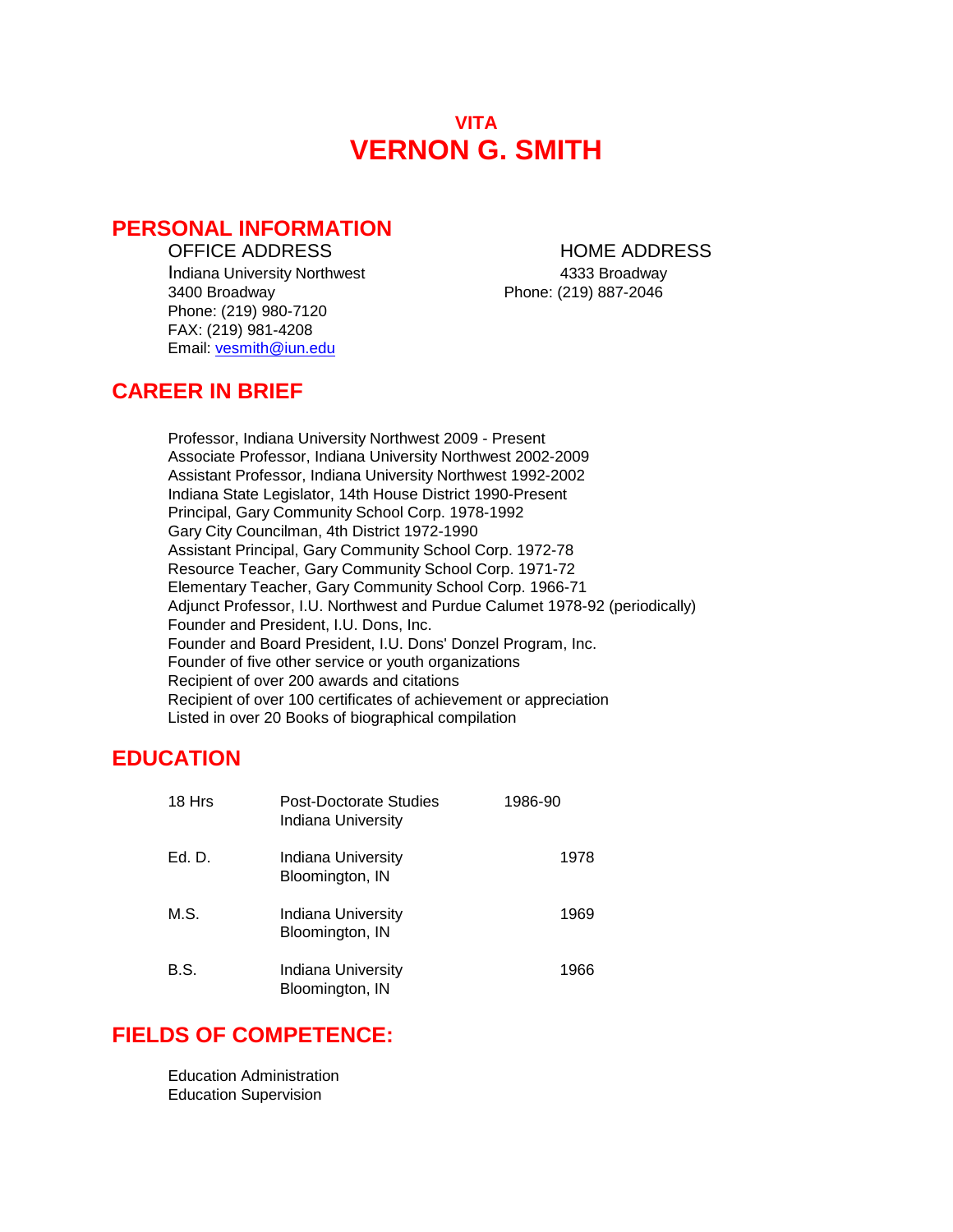Science Methods Math Methods School - Community Relations Parent - School Partnerships Building Self-Esteem Urban Education Educating African American Males Higher Order Thinking Skills (HOTS)

# **PROFESSIONAL ACADEMIC ASSOCIATION MEMBERSHIPS (Cross-listed)**

Member, Faculty Colloquium on Excellence in Teaching (FACET) Member, National Council of Professors of Educational Administration Member, American Association of University Professors Member, American Educational Research Association Member, Association for Supervision and Curriculum Development Past Member, Indiana Association of School Principals Member, 1st District Association of School Principals Founder and Member, Northern Indiana Association of Black School Educators (NIABSE) Member, Phi Delta Kappa Fraternity, Inc. Member, Blacks in Higher Education Past Member and Past Treasurer, Indiana Association of Elementary and Middle School **Principals** Past Member and Past President, Gary Elementary Principals Association

# **TEACHING Courses Taught**

| Undergraduate |                                       |
|---------------|---------------------------------------|
| M310          | <b>General Methods-Elem Teachers</b>  |
| M314          | General Methods-SH/JH/MS Teachers     |
| E328          | Science in the Elementary School      |
| H340          | <b>Education and American Culture</b> |

#### **Graduate**

| S <sub>512</sub> | School Reform for 21st Century                 |
|------------------|------------------------------------------------|
| E535             | <b>Elementary School Curriculum</b>            |
| E536             | Supervision of Elementary School Instruction   |
| A670             | Supervision of School Instruction              |
| A500             | <b>School Administration</b>                   |
| A510             | <b>School Community Relations</b>              |
| A625             | Administration of Elementary Schools           |
| A627             | Secondary School Administration                |
| A540             | <b>Elementary and Secondary Administration</b> |
| A695             | Practicum in School Administration             |
|                  |                                                |

# **Supervisory Positions in Teaching**

•Field Supervisor for A695 Administration Practicum, 1993-present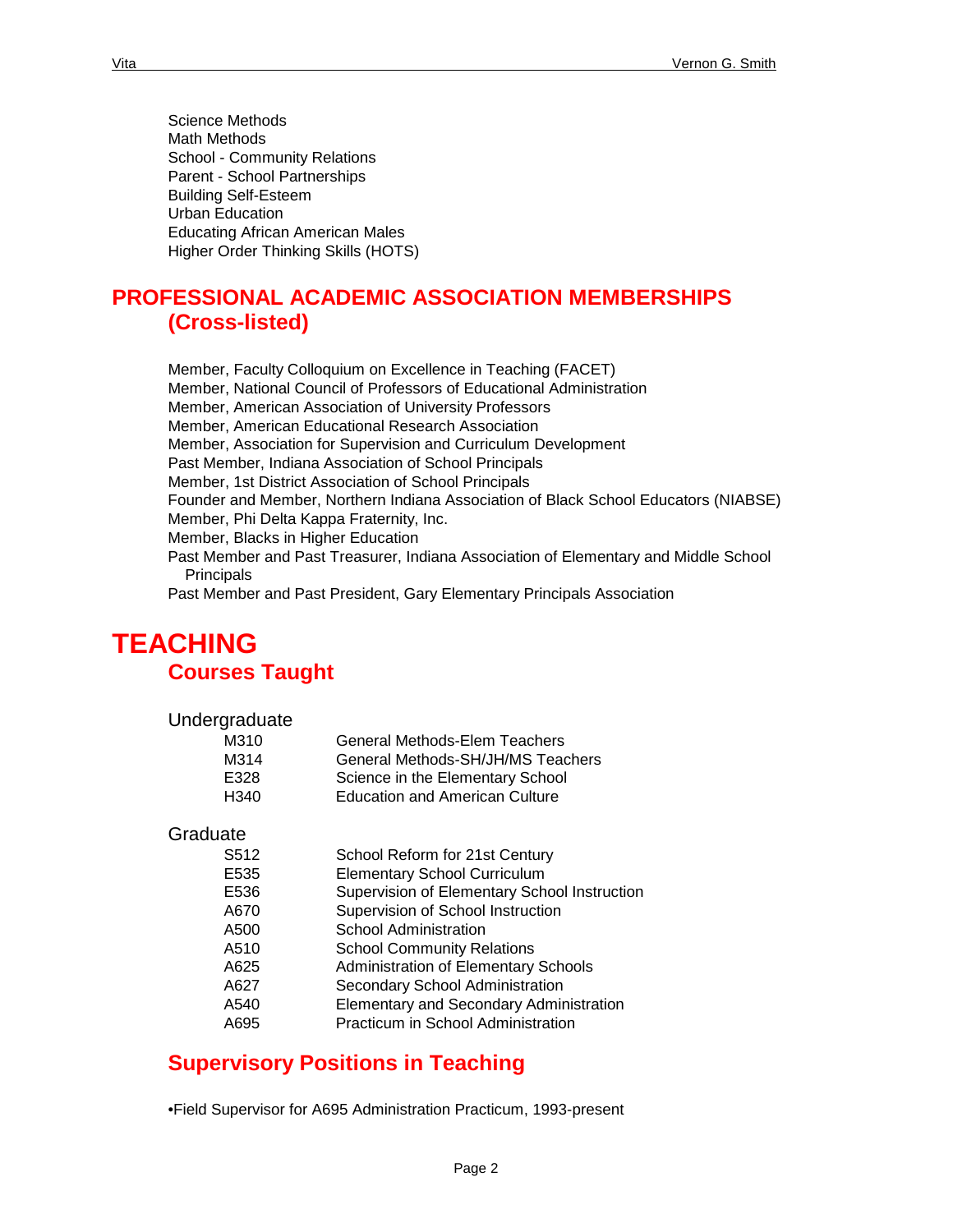•Field Supervisor for M310/M314 General Methods Field Experience, 1992- 2003 •Field Supervisor of Student Teachers, I.U.N., 2000 •Field Supervisor of Student Teachers, I.U.N. & Bloomington, 1996 and 1997 •UTEP Field Supervisor, 1992-95

# **Teaching Awards**

Founder's Day Faculty Teaching Award, 2008=2009 Nominated for the Trustee Teaching Award, 2009 Nominated for the Trustee Teaching Award, 2008 Nominated for the Founders' Day Teaching Award, 2007 Trustee Teaching Award, 2006 Nominated for the Founder's Day Teaching Award, 2006 Nominated for the Founder's Day Teaching Award, 2003 Nominated for the Founder's Day Teaching Award, 2001 TERA Award, 2000 Nominated for the Founder's Day Teaching Award, 2000 FACET (Faculty Colloquium on Excellence in Teaching), 1998

# **Teaching in Institutes, Special Seminars, Etc.**

| •"Re-Integration of Ex-Offenders"                                                                           | IN Minority Health Professional Sept. 8, 2006<br>Association<br>Indianapolis, IN                             |                   |
|-------------------------------------------------------------------------------------------------------------|--------------------------------------------------------------------------------------------------------------|-------------------|
| •"Climate, Culture, Learning<br>Community: Invitational<br><b>Education and More"</b>                       | <b>UTEP Conference</b><br>Gary, IN                                                                           | March 24, 2004    |
| •"Shared Vision Continued"                                                                                  | <b>Gary Community Schools</b>                                                                                | March 18-19, 2004 |
| •"Climate, Culture and Discipline                                                                           | <b>Gary Community Schools</b>                                                                                | August 7-8, 2003  |
| •"Gender Conflict in African<br>American Communities &                                                      | Conference of<br><b>Central States Communication</b>                                                         | April 5, 2001     |
| Coping with the Messages of Association Conference                                                          |                                                                                                              |                   |
| Men: Selected Literature Review                                                                             | Cincinnati, OH                                                                                               |                   |
| and Risk Behaviors Among<br>Adolescent African American<br>Males: Toward Developing HIV/<br>Aids Pedagogy." | •"HIV/Aids Knowledge Sources National Black Males Conference<br>Indianapolis, IN                             | October 27, 2000  |
| •"The Effects of Caring on the<br>Achievement of African                                                    | World 2000 IAIE Conference<br>Greensboro, NC                                                                 | October 13, 2000  |
| American Males: Case Studies<br>•"Building Self-Esteem in                                                   | National Sandofa Council on                                                                                  | April 15, 2000    |
| African American Children"                                                                                  | <b>Educating Children</b><br>Merrillville, IN                                                                |                   |
| •"A Mentoring Program That<br>Works"                                                                        | African American National<br><b>Male Council Annual</b><br>Conference<br>Charlotte, NC                       | August 13, 1999   |
| •"Saving the Black Male"                                                                                    | <b>1st Annual Crime Prevention</b><br>and African American Male<br><b>Empowerment Conference</b><br>Gary, IN | September 25,1998 |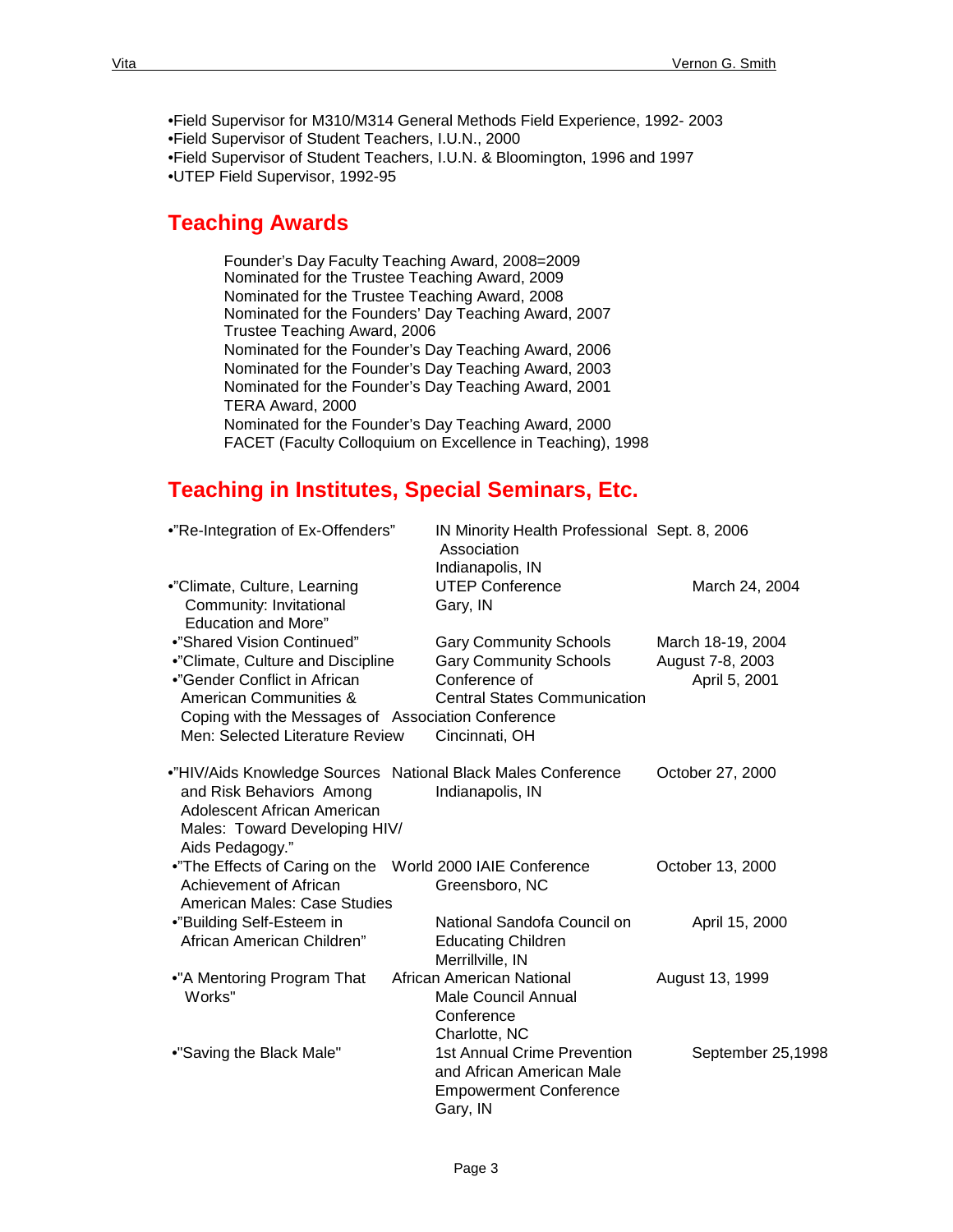| •"Increasing Children's Self-<br>Esteem"                   | Chapter 1 Regional Conference May 13, 1997<br>Gary, IN          |                   |
|------------------------------------------------------------|-----------------------------------------------------------------|-------------------|
| •"Are Separate Schools the                                 | African American Male National October 31, 1996                 |                   |
| Solution for African American Council Annual Conference    |                                                                 |                   |
| Males ?"                                                   | Charleston, SC                                                  |                   |
| •"Getting Your School to Pay                               | Ohio Commission on African                                      | March 16, 1996    |
| Attention to You"                                          | American Males and the                                          |                   |
|                                                            | Ohio Department of Human                                        |                   |
|                                                            | Services "Mother to Son"                                        |                   |
|                                                            | Conference                                                      |                   |
|                                                            | Columbus, OH                                                    |                   |
| •"State Intervention in the                                | Assoc. of Teacher Educators-                                    | October 22, 1995  |
| <b>Schooling Process"</b>                                  | Indiana Assoc. of Colleges                                      |                   |
|                                                            | for Teacher Education                                           |                   |
|                                                            | (ATE-IACTE)                                                     |                   |
|                                                            | Turkey Run, IN                                                  |                   |
| •"Math for Parents"                                        | Chapter 1 Regional Conference May 9, 1995                       |                   |
|                                                            | Gary, IN                                                        |                   |
| •"Perceptions of Minority                                  | American Association of                                         | February 22, 1995 |
| Middle School Students in                                  | <b>Colleges for Teacher</b>                                     |                   |
| Regards to Teaching as a                                   | (AACTE)                                                         |                   |
| Career Choice"                                             | Chicago, IL                                                     |                   |
| •"The Challenges of Urban                                  | <b>UTEP Workshop</b>                                            | August 18, 1994   |
| Education"                                                 | Chesterton, IN                                                  |                   |
| •"The Plight of the African                                | Chapter 1 Regional Conference                                   | May 10, 1994      |
| American Male"                                             | Gary, IN                                                        |                   |
| •"Legislative Perspectives                                 | Indiana Coalition of Blacks in                                  | April 15, 1994    |
| of Educational Issues"                                     | <b>Higher Education Spring</b>                                  |                   |
|                                                            | Conference                                                      |                   |
|                                                            | Indianapolis, IN                                                |                   |
| ●"Violence and Children"                                   | Nat'l Assoc. Of Social Workers March 22, 1994                   |                   |
|                                                            | Region I Conference                                             |                   |
|                                                            | Valparaiso, IN                                                  |                   |
| ●"Building Self-Esteem"                                    | NW Indiana Early Childhood                                      | June 18, 1993     |
|                                                            | Conference                                                      |                   |
|                                                            | Hammond, IN                                                     |                   |
| •"Intensifying the Education                               | Annual Conference of the Illinois                               | May 27, 1993      |
| Dialogue"                                                  | <b>Committee on Black Concerns</b>                              |                   |
|                                                            | Springfield, IL                                                 |                   |
| •"The Plight of the African<br>American Male"              | <b>Midwest Regional Conference</b><br>of Black School Educators | April 16, 1993    |
|                                                            | Fort Wayne, In                                                  |                   |
| •"Stop the Merri-Go-Round,                                 | Midwest Regional Center for                                     | March 27, 1993    |
| Let Me Off"                                                | Drug-Free Schools and                                           |                   |
|                                                            | Communities                                                     |                   |
|                                                            | Chicago, IL                                                     |                   |
| . The Status of the Black Male" Indiana Mid-America Assoc. |                                                                 | October 2, 1992   |
|                                                            | of Educational Opportunity                                      |                   |
|                                                            | Indianapolis, IN                                                |                   |

# **Teaching In The Community**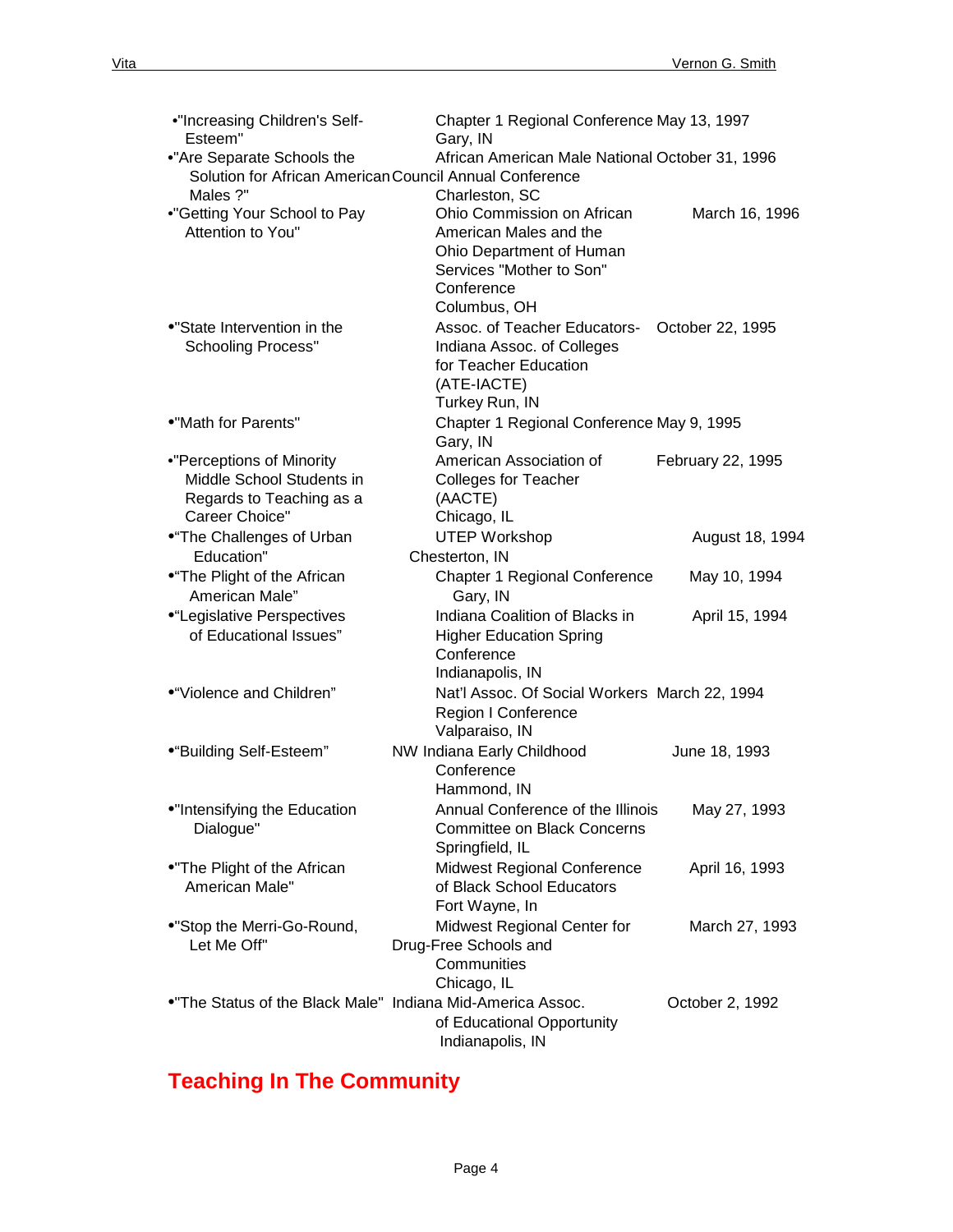| •"I Too Sing America"                                     | Indiana State Prison                          | January 21, 2013   |
|-----------------------------------------------------------|-----------------------------------------------|--------------------|
| •"Importance of Full Day Kdg                              | South Bend NAACP                              | July 6, 2009       |
| •"A Recipe for Success"                                   | Emerson VPA School                            | September 20, 2009 |
| • "Creating A Legacy"                                     | Kenneth Allen Foundation                      | September 14, 2007 |
|                                                           | Scholarship Dinner                            |                    |
|                                                           | Indianapolis, IN                              |                    |
| •"Diamonds are Forever"                                   | Lew Wallace High School                       | May 19, 2006       |
|                                                           | Gary, IN                                      |                    |
| ."Plight of the African American Vigo County School Corp. |                                               | April 16, 2006     |
| •"Is There A Message"                                     | Back to School Convocation                    | August 22, 2005    |
|                                                           | Gary, IN                                      |                    |
| •"A Message on Blackness"                                 | Sigma Gamma Rho Sorority                      | February 26, 2005  |
|                                                           | <b>Black History Program</b><br>IUN, Gary, IN |                    |
| •"Stepping Into Service"                                  | M.W. St. Mark Grand Lodge                     | February 5, 2005   |
| •"I Believe I Can Fly"                                    | Phi Delta Kappa Kudos Banquet                 | March 17, 2002     |
|                                                           | Gary, IN                                      |                    |
| "A Career in Molding Minds"                               | <b>Tolleston School Career Day</b>            | March 27, 2002     |
|                                                           | Gary, IN                                      |                    |
| •"A Recipe for Success"                                   | Kuny School Career Day                        | May 2, 2001        |
|                                                           | Gary, IN                                      |                    |
| •"So You Want to Teach"                                   | Omega Psi Phi Fraternity Career               | March 24, 2001     |
|                                                           | Day                                           |                    |
|                                                           | Gary, IN                                      |                    |
| •"If I'd Give You A Gift"                                 | Thelma Marshall Home 11th                     | December 16, 2000  |
|                                                           | <b>Annual Christmas Breakfast</b>             |                    |
|                                                           | Gary, IN                                      |                    |
| •"Civic Responsibility Is                                 | Jefferson School Civic                        | November 1, 2000   |
| Yours Too"                                                | Responsibility Day                            |                    |
|                                                           | Gary, IN                                      |                    |
| •"A Parents Role in Educating"                            | Back to School Forum                          | August 26, 2000    |
|                                                           | Gary, IN                                      |                    |
| •"We Are All Debtors"                                     | Webster School Awards Program                 | June 6, 2000       |
|                                                           | Gary, IN                                      |                    |
| •"So You Want to Educate"                                 | Gary Elementary Social Studies May 4, 2000    |                    |
|                                                           | Annual Spring Chautaugua                      |                    |
|                                                           | Gary, IN                                      |                    |
| •"A Second Chance"                                        | Gary City Drug Court                          | April 24, 2000     |
| •"What It Means to Serve"                                 | Gary, IN<br><b>NASW Recognition Dinner</b>    | March 31, 2000     |
|                                                           | Gary, IN                                      |                    |
| •"A Recipe for Success"                                   | <b>Blessed Sacrament School</b>               | March 8, 2000      |
|                                                           | Gary, IN                                      |                    |
| •"I Believe I Can Fly"                                    | Black Oak School                              | February 25, 2000  |
|                                                           | Gary, IN                                      |                    |
| •"The Black Experience"                                   | <b>Westville Correctional Center</b>          | February, 2000     |
|                                                           | Westville, IN                                 |                    |
| •"Students Today, Leaders                                 | Ivanhoe School                                | November 15, 1999  |
| Tomorrow"                                                 | Gary, IN                                      |                    |
| •"Lest We Forget"                                         | Gary City Federation of                       | November 13, 1999  |
|                                                           | Colored Women                                 |                    |
|                                                           | Gary, IN                                      |                    |
| •"You Can't Stop Building Self-                           | 1999 Quest Conference                         | October 22, 1999   |
| Esteem"                                                   | Gary, IN                                      |                    |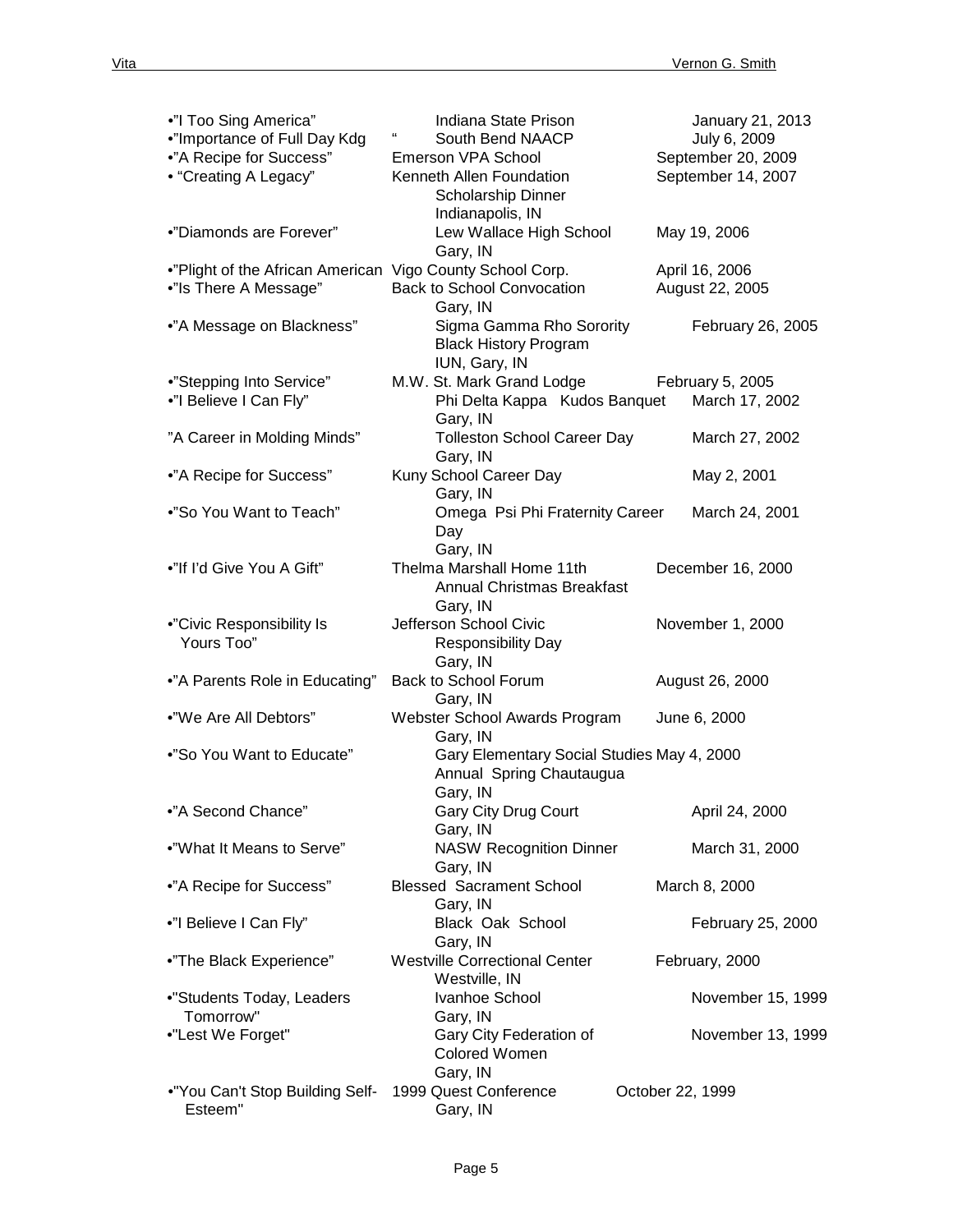| •"You Can Successfully Teach<br>African American Youth"                     | 1999 Quest Conference<br>Gary, IN                                                               | October 21, 1999  |
|-----------------------------------------------------------------------------|-------------------------------------------------------------------------------------------------|-------------------|
| •"Teambuilding"                                                             | Michigan City Area Schools                                                                      | August 19, 1999   |
| •"Being Thankful"                                                           | Michigan City, IN<br>Martin L. King Academy<br>Gary, IN                                         | November 24, 1998 |
| •"Fellowship and Followship"                                                | St. James Baptist Church<br>Gary, IN                                                            | September 4, 1998 |
| •"Achieving Excellence"                                                     | <b>District Grand Household</b><br>of Ruth No. 9<br>Hammond, IN                                 | July 27, 1998     |
| •"Meeting the Challenge"                                                    | <b>Gary Community Schools</b><br>Corp. Tech Camp<br>Gary, IN                                    | July 3, 1998      |
| •"Your Vote - Be Informed<br>and Responsible"                               | Gary African American Lay<br><b>Catholic Caucus</b><br>Gary, IN                                 | June 13, 1998     |
| •"I Believe I Can Fly"                                                      | Pittman Square School<br>Gary, IN                                                               | June 12, 1998     |
| •"I Believe I Can Fly"                                                      | PSI Services, Inc.<br>Gary, IN                                                                  | June 10, 1998     |
| •"Chose a Career Teaching"                                                  | Locke School<br>Gary, IN                                                                        | June 9, 1998      |
| •"Reaching Your Full Potential"                                             | <b>Spaulding School</b><br>Gary, IN                                                             | May 20, 1998      |
| •Responsibility of a Scholar"                                               | I. U. Bloomington<br><b>McNair Senior Banquet</b><br>Bloomington, IN                            | May 1, 1998       |
| •"Increasing Students' Self-<br>Esteem"                                     | I.U.N. Seminar Day<br>Gary, IN                                                                  | April 24, 1998    |
| •"Teaching as a Career"                                                     | <b>Great Band Church</b><br>Gary, IN                                                            | February 22, 1998 |
| •"A Healthy Educational Start"                                              | Indiana Head Start Association February 25, 1997<br><b>State Conference</b><br>Indianapolis, IN |                   |
| •"Reaffirmation of the Principal" Catholic Diocese Principals               | Meeting<br>Gary, IN                                                                             | January 13, 1997  |
| •"More Strategies to Increase<br>Students' Self-Esteem"                     | 1996 Quest Conference<br>Gary, IN                                                               | October 25, 1996  |
| . "So You Want to Teach African 1996 Quest Conference<br>American Children" | Gary, IN                                                                                        | October 24, 1996  |
| •"Be the LightEducating<br><b>Intercity Youth</b>                           | 1995 Quest Conference<br>Gary, IN                                                               | October 27, 1995  |
| •"Strategies to Build Self-<br>Esteem in the Classroom                      | 1995 Quest Conference<br>Gary, IN                                                               | October 26, 1995  |
| •"Setting Your Goals High"                                                  | <b>INROADS/NW Indiana</b>                                                                       | June 23, 1995     |
| ●"Building Self-Esteem"                                                     | Merrillville, IN<br>Carrie Gosch Elementary School                                              | May 15, 1995      |
| •"Ganging Up on Gangs"                                                      | East Chicago, IN<br>Indiana Conference on Social<br>Concerns<br>Indianapolis, IN                | November 21, 1994 |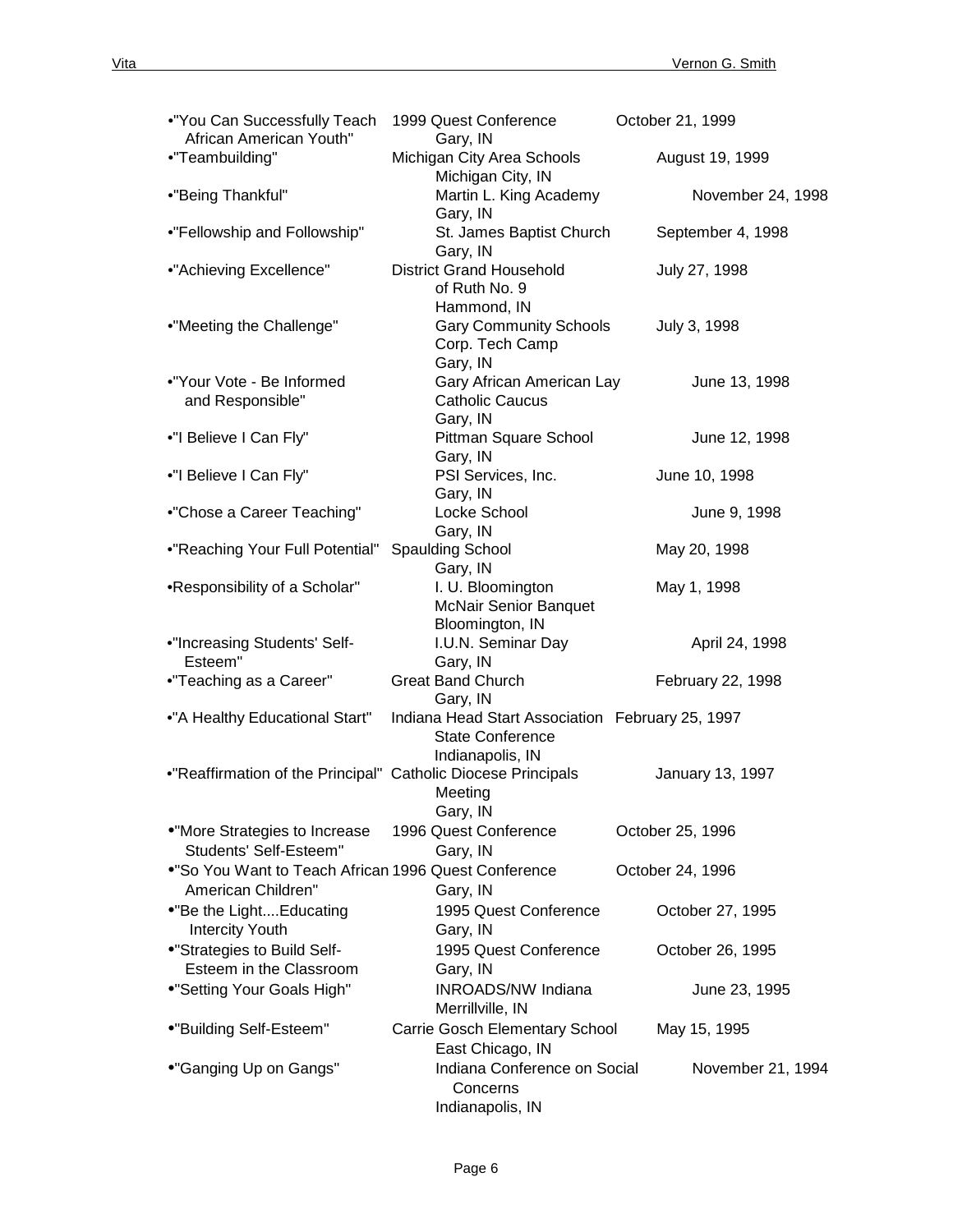| •"Math for Parents"                                                                    | <b>Chapter 1 District Advisory</b><br><b>Council of Compensatory</b><br>Education<br>Gary, IN | November 17, 1994 |
|----------------------------------------------------------------------------------------|-----------------------------------------------------------------------------------------------|-------------------|
| •"Increasing Students' Self-<br>Esteem"                                                | 1994 Quest Conference<br>Gary, IN                                                             | October 28, 1994  |
| . The Perpetuation of the Black 1994 Quest Conference<br>Male"                         | Gary, IN                                                                                      | October 27, 1994  |
| . The Status of the Black Male" Indiana Correctional Assoc.                            | 61st Annual Conference<br>Merrillville, IN                                                    | October 20, 1994  |
| •"Building Students' Self-<br>Esteem"                                                  | <b>Gary Community Schools</b><br>Gary, IN                                                     | October 19, 1994  |
| •"Educating the Black Male"                                                            | Fort Wayne School Corp.<br>Fort Wayne, IN                                                     | October 12, 1994  |
| •"Making Science Exciting"                                                             | <b>Gary Community Schools</b><br>Gary, IN                                                     | October 5, 1994   |
| •"Building Self-Esteem"                                                                | Cue, Inc. & I.U.N. Seminar<br>Gary, IN                                                        | June 15, 1994     |
| •"Building Your Students Self-<br>Esteem and Self-Confidence                           | Ernie Pyle School<br>Gary, IN                                                                 | May 12, 1994      |
| •"The African American Male<br>Child"                                                  | <b>Gary Community Schools</b><br>Gary, IN                                                     | April 14, 1994    |
| •"The Plight of the African<br>American Male: Minority<br><b>Business Development"</b> | <b>Tri-State Minority Supplies</b><br>Development Council<br>Evansville, IN                   | January 17, 1994  |
| •"Perpetuation of the Black Male"                                                      | 1993 Quest Conference<br>Gary, IN                                                             | October 22, 1993  |
| •"Creating Excitement in the<br><b>Elementary Science Classroom</b>                    | 1993 Quest Conference<br>Gary, IN                                                             | October 21, 1993  |
| . "Male Child and Self-Esteem"                                                         | <b>Banneker School</b><br>Gary, IN                                                            | October 19, 1993  |
| •"The Plight of the African<br>American Male"                                          | Indiana Institute of Technology October 12, 1993<br>Fort Wayne, IN                            |                   |
| •"The African American Male"                                                           | <b>Gary Community Schools</b><br>Gary, IN                                                     | May 5, 1993       |
| •"The Plight of the African<br>American Male"                                          | 1992 Quest Conference<br>Gary, IN                                                             | October 23, 1992  |
| .The Plight of Young Black<br>Males"                                                   | Fellowship for Social Justice<br>Legislative Conference<br>Indianapolis, IN                   | October 3, 1992   |

# **Curriculum Development in Teaching**

•Developed three new course (A530, A540 and A512)

- •Designed the Masters in Educational Leadership
- •Developed disposition evaluation rubrics

•Revised the total Educational Leadership Program to meet the new State standards.

•Developed S512 Leadership Academy

•Revised the syllabi for M310/M314 General Methods to match outcomes-based program framework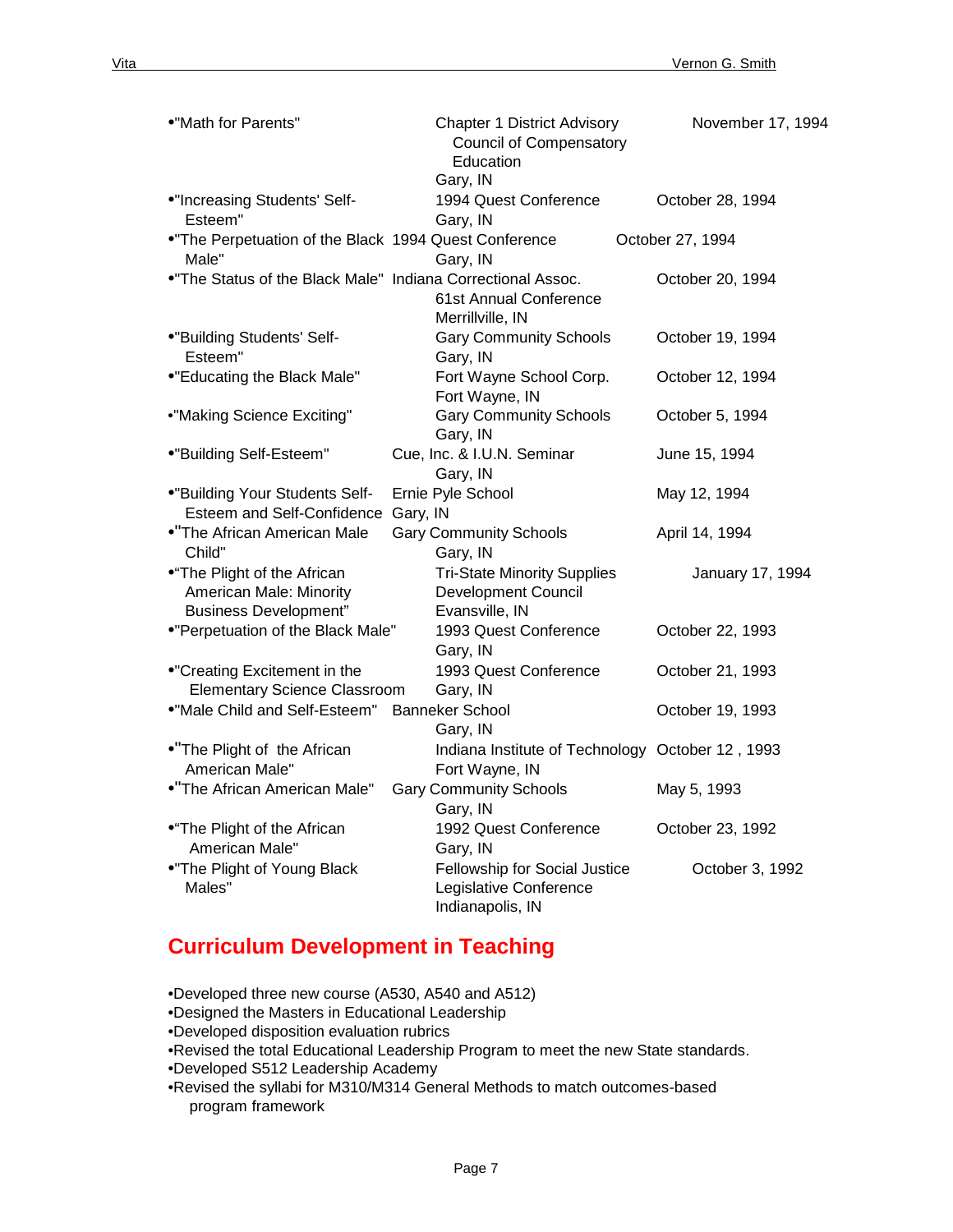- •Developed S512 Educational Topics for Practitioners
- •Revised all of the syllabi for the Administration and Supervision Program (1999)
- •Revised the M310 General Methods Class and the M301 Field Experience
- •Revised H340 Education and American Culture --more practical, reflective look at the field of education
- •Developed S512 School Reform for the 21st Century
- •Revised the A695 Practicum in Administration -- expanded the experience to two semesters
- •Developed F500 Educating Urban Youth
- •Developed an urban education presentation on teaching methodology and administrative styles using current popular films, e.g. *Lean on Me, Stand and Deliver,* and *Dangerous Minds*

# **School of Education Committees Related to Teaching**

**•**Advanced Committee – School of Education, 2003 - present •Methods Committee- Education Department, 2000 •Field Experiences Committee - Education Department, 1999 **•**Graduate Committee - Education Department, 1998, 1999 and 2000 •Methods Subcommittee - Education Department Self-Study, 1996 **•**Curriculum Subcommittee - Education Department Self-Study, 1996

# **Teaching-Related Curriculum Activities**

- •Test Rater, School Leader Licensure Assessment, 2006
- •Panelist, Center for Excellence in Leadership Conference, 2006
- •Participant, Microsoft Corp. K-12 Education Technology Executive Round Table
- •Consultant, Gary Community School Corp. 2005-06
- •Book Review Allyn & Bacon, Basic Guide to Supervision and Instructional Leadership, 2006
- Project Director, Project Team, 2002-05
- •Book Review, Houghton Mifflin, *Introduction to Educational Administration: Theory, concepts, and practices,* 2005
- •Book Review, Teachers College Press, *African American males in school and society: Practices & policies for effective education*, 2000
- •Textbook Reviewer, Wadsworth Publishing Company, *Supervision: Focus on instruction*, 1997
- •Textbook Reviewer, Greenwood Publishing Group, *Black Male Deviance* by Dr. Anthony Lemelle, 1996
- •Textbook Reviewer, National Educational Service, *Achievement for African-American students: Strategies for the diverse classroom* by Dr. Gary L. Reglin, 1995
- •Founded and sponsored a student chapter of ASCD on the I.U.N. Campus, Fall, 1996
- •Organized and hosted 4th grade tours on I.U.N. Campus encouraging youngsters to consider a career in education, 1992-95
- •Organized assemblies in all Gary schools encouraging Black graduating seniors to consider a career in education, 1992-95
- •Organized and serves as Board President of the African American Achievers Youth Corps, Inc. -- provides mentoring, tutorial and counseling service to Black middle and high school males
- •Consultant, "Building Self-Esteem in Students," Gary Community Schools, 1993-95
- •Consultant, "Plight of the African American Male: Educating Black Males" Fort Wayne Community School Corp., 1994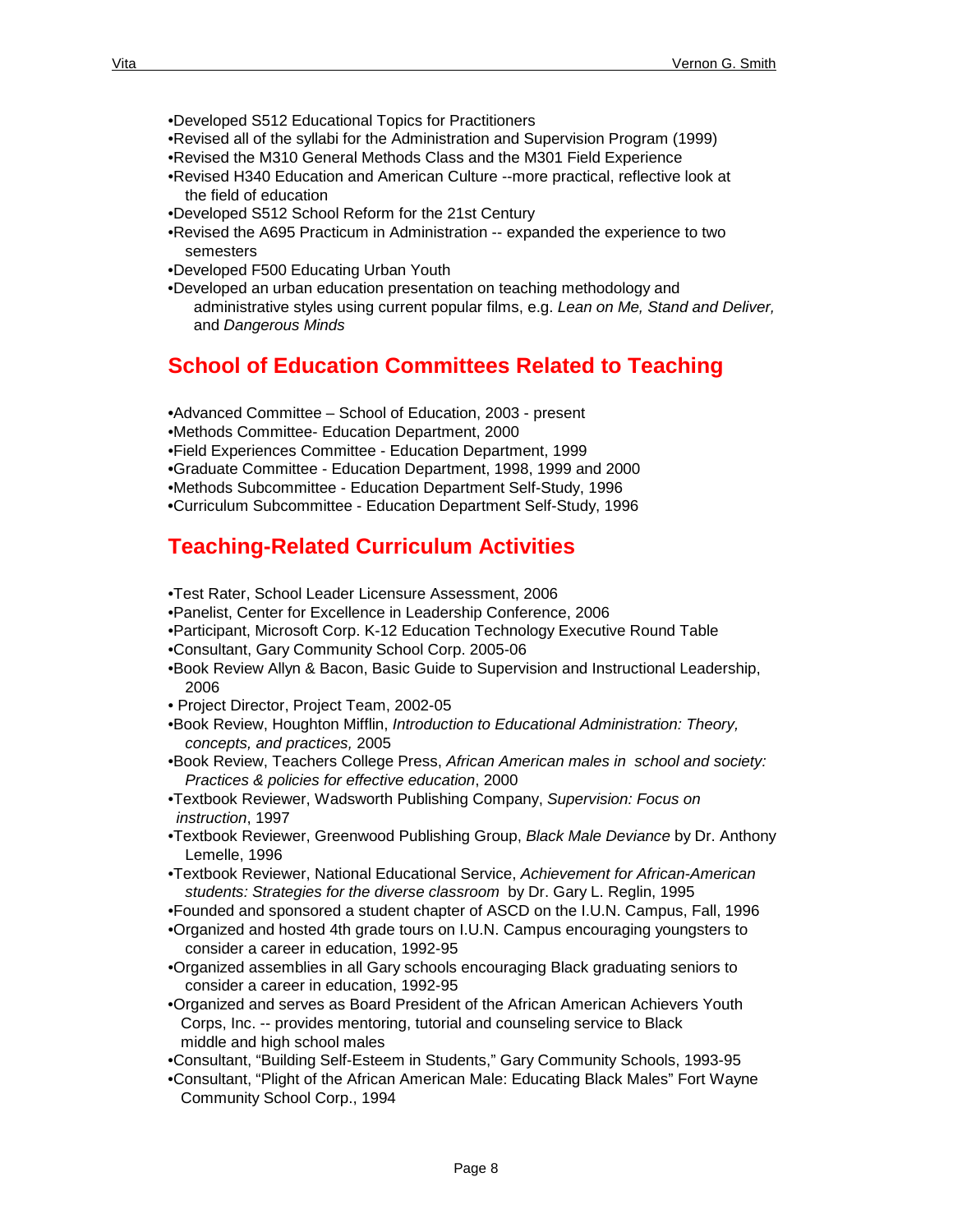•Advisor, Indiana Professional Standards Board Standing Committee on The Principalship , March 7, 1996

# **Professional Development**

•National Council of Professors of Educational Administration Annual Conference, 2015 •Indiana State Principals Association Annual Conference, 2014 •National Council of Professors of Educational Administration Annual Conference, 2014 •National Council of Professors of Educational Administration Annual Conference, 2013 •National Council of Professors of Educational Administration Annual Conference, 2012 •National Council of Professors of Educational Administration Annual Conference, 2011 •National Council of Professors of Educational Administration Annual Conference, 2010 •National Council of Professors of Educational Administration Annual Conference, 2009 •National Council of Professors of Educational Administration Annual Conference, 2008 •National Council of Professors of Educational Administration Annual Conference, 2007 •National Council of Professors of Educational Administration Annual Conference, 2006 •China-US Conference on Education & the First International Conference on Educational Leadership, 2006 •National Council of Professors of Educational Administration Summer Conference, 2005 •Men of Color Leadership Conference, 2005 •International Research Forum, 2004 •International Alliance for Invitational Education 21<sup>st</sup> Anniversary Meeting, 2004 •National Association of African American Studies, 2004 •AERA Symposium , 2003 •AACTE Annual Meeting, 2003 •ICET World Assembly Conference in Amsterdam, 2002 •Central States Communication Association Conference, 2001 •National Black Males Conference, 2000 •National Sankofa Council on Educating Children, 2000 •World 2000 IAIE Conference, 2000 •Indiana University/Smithsonian World Affairs Conference, 2000 •African American Male National Council Annual Conference, 1999 •African American Male National Council Annual Conference, 1996 •Europe '92 and Beyond Conference, 1992 •National Tech Prep Network Conference, 1992 •Indiana Association of School Principals Conference, 1992 and 1993 •Blacks and Violence Conference, 1992 •American Association of Colleges for Teacher Education 48th Annual Meeting, 1996

# **SERVICE**

**Indiana University Northwest**

# **School of Education Service**

•SOE Representative, Gary Reading Council, 1992- present **•Member, SOE Promotion and Tenure Committee, 2002-present •Chair, SOE's Scholarship Committee, 2001-present •Chair, Education Leadership Cognate Area, 1998- present •Mentor, Educational Leadership Adjuncts, 2003- present** •Chair, Undergraduate Convocation, 2006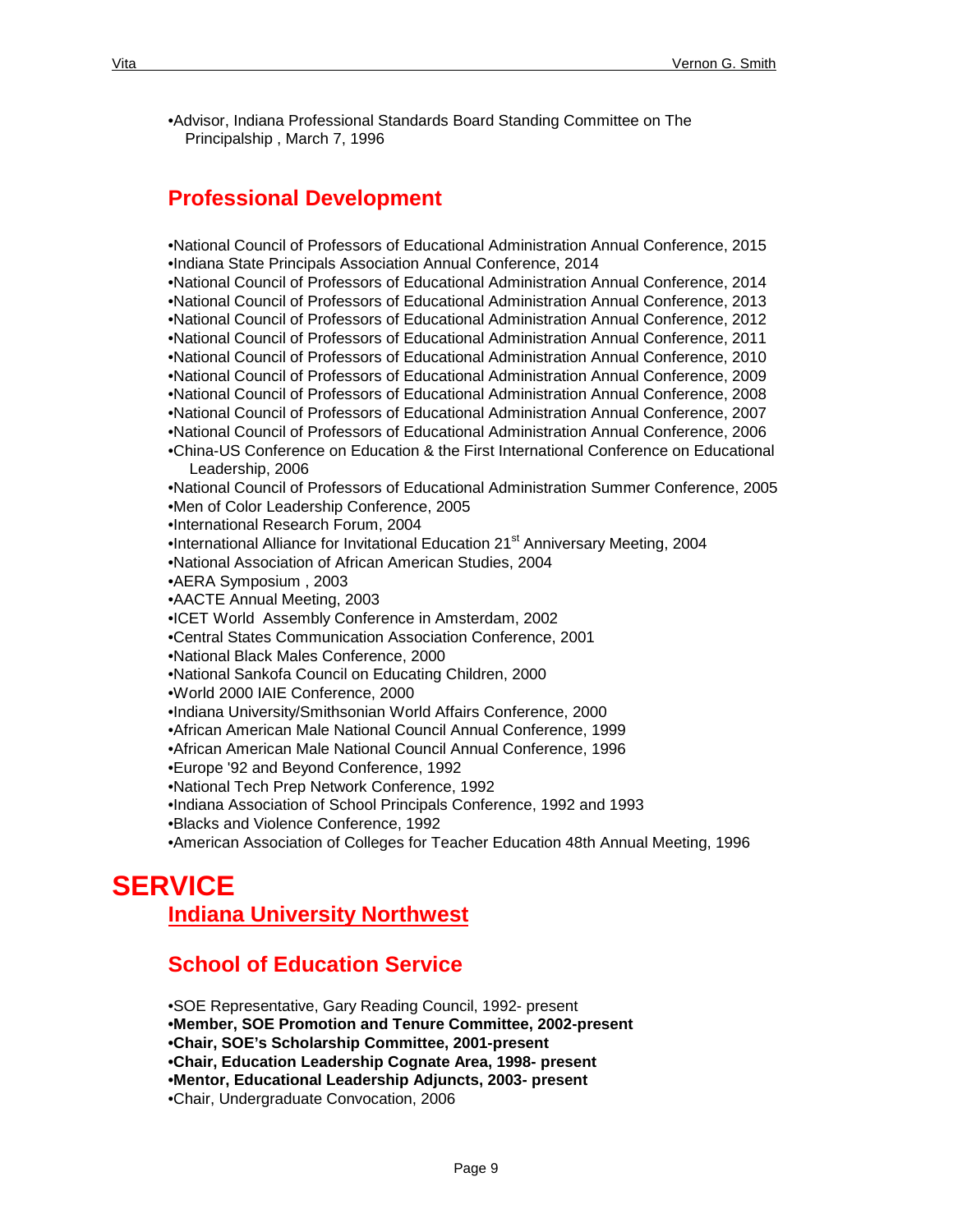- 
- •Chair, SOE Promotion and Tenure Committee, 2006-07
- •Member, NCATE Standard One Committee, 2004-05
- •Director, Project Team, 2003-05
- •Member, Recruitment and Retention Committee, 2001-2013
- •Writing Student References, 1992- present
- •Member, Graduation Celebration Committee, 2002- 2011
- •Advising Students, 1992-present
- •Member, Salary Committee, 1996-present
- •Member, Advanced Committee, 1998-present
- •Member, UTEP Policy Board, 2000- present
- •Member, NCATE Standard One Committee, 2002-2012
- •Member, SOE Prioritization Committee 2002-03
- •Member, T to T Committee, 2002
- •Assisted the Department in securing \$125,000 in Build Indiana Monies for the Portal Classroom Project, 2001
- •Program Director, DOE's Project TEAM, 2002-04
- •Member, Advisory Board for DOE's Project TEAM, 2001-02
- •Member, Marketing Committee, 1996-97, 2000-01
- •Member, Represent the Division at I.U.N. Open House, 1994-04
- •Member, INCATE Accreditation Celebration Committee, 2000
- •Member, Field Experience Committee, 1999-00
- •Co-chair, Administrative Workshop, 2000
- •Member, Social Studies Search Committee, 1999
- •Member, Admissions/Reinstatement Committee, 1995-99
- **•Founder and Sponsor, ASCD Student Chapter, 1996-97**
- •Member, Curriculum Sub-Committee -Division Self-Study, 1996
- •Member, Methods Sub-Committee Division Self-Study, 1996
- •Member, Education Division Self-Study Committee, 1996
- •Member, Faculty Evaluation Committee, 1995
- •Member, Special Committee to Screen Secretaries, 1995
- •Member, Search and Screen Committee Director of Bilingual Education, 1992
- •Arranged presentations in all Gary high schools to attract minorities into the field of education via our Division.
- •Initiated the idea for summer workshops to service those educators who must renew their licenses periodically. Worked with the Marketing Committee to develop the workshops.
- •Represented the Division, Indiana University South Bend, Certification Program for Principals in North Central Indiana, 1994
- •Represented the Division, Indiana Association of Colleges of Teachers Educators, Taskforce on Minority Recruitment and Retention, 1995

# **Campus and University Service**

- •Member, Center for Excellence in Teaching and Learning Advisory Board, 2002 present
- •Member, Student Affairs Committee, 1994- present
- •Member, Committee to Recruit and Retain A Diverse Faculty and Staff, 2002-present •Member,
- Founders Day Teaching Award Committee, 2008
- •Member, Campus P & T Committee, 2006- present
- •Presenter, IUN's Social Work Legislative Education and Advocacy Day, March, 2007
- •Member, Trustees Teaching Award Committee, 2006-07
- •Member, I.U.N. Chapter of AAUP, 1999-present
- •Member, Diversity Annual Report Committee, 2007 present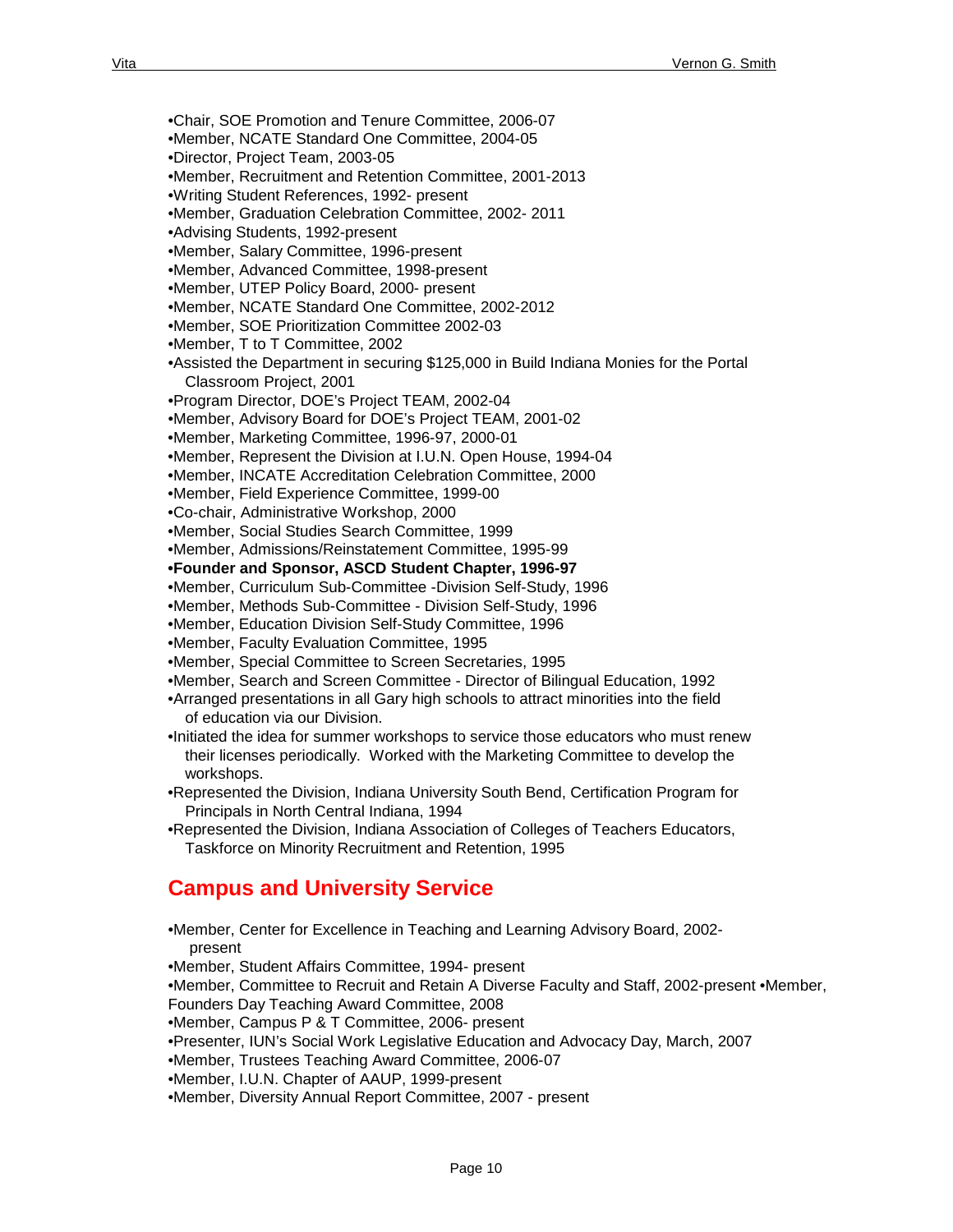•Reader, Master Thesis's, 2004- present

•Sponsor, I.U. Dons, Inc. Undergraduate Chapter, 1992-present

•Faculty Sponsor, Omega Psi Phi Fraternity, Inc.-Alpha Kappa Kappa Chapter, 1992 present

•Participant, 10 (minus 1) Most Wanted Project - Habitat for Humanity, 2003

• Member, Security Committee, 2002

•Member, Martin L. King Observance and Black History Month Committee, 1998-01

•Member, I.U.N. Speakers Bureau,1998-01

•Mentor, Career Beginnings, 1992-01

•Board Member, I. U. Neal Marshall Alumni Club, 1992-97

•Member, Community Outreach Committee, 1995-97

•Organizer, Campus Red Cross Blood Drive, 1996

•Chairman, Males Taskforce, Community Outreach Committee, 1995-96

•Chair, Student Affair Committee, 1994-95

•Organizer, 4th Grade Campus Visitations, 1993-95 (cross-listed)

•Member, Campus Update Committee, "Goals of the Nineties." 1994

•Speaker, I.U.N. Forum, "Investing in People Rebuilding U.S. Competitiveness", 1992

# **Service to Academic Profession (Cross-listed)**

•Test Rater, School Leaders Licensure Assessment (ETS)

•Member, Facet

•National Chairman, African American National Male Council

•Member, American Association of University Professors

•Member, The National Council of Professors of Educational Administration

•Member, American Educational Research Association

•Member, Association for Supervision and Curriculum Development

•Member, Indiana Association of School Principals

•Member, 1st District Association of School Principals

•Founder and Member, Northern Indiana Association of Black School Educators (NIABSE) •Member, Phi Delta Kappa Fraternity, Inc.

•Member, Blacks in Higher Education

•Past Member and Past Treasurer, Indiana Association of Elementary and Middle School

**Principals** 

•Past Member and Past President, Gary Elementary Principals Association

•Presenter, Developmental Training Institute

# **Public Service**

# **Public Service Awards and Honors**

*I am the recipient of over 200 awards (plaques) and over 100 citations of appreciation or achievement. A few representative ones (awards) are listed below:*

• Gospel Music Alive N.W. Humanitarian Award, 2015

•Omega Psi Phi Fraternity, Inc. 50 Years of Service Award, 2014

•Clark Road Church's Outstanding Educators and Community Servant Award, 2013

•Indiana Supreme Court Appreciation Award, 2013

•African American Achievers Youth Corps, Inc. Distinguished Founders Award, 2013

•Galilee M. B. Church Service Award, 2012

•Calumet Township Above and Beyond the Call of Duty Award, 2012

•Froebel High School Alumni The Man Award, 2012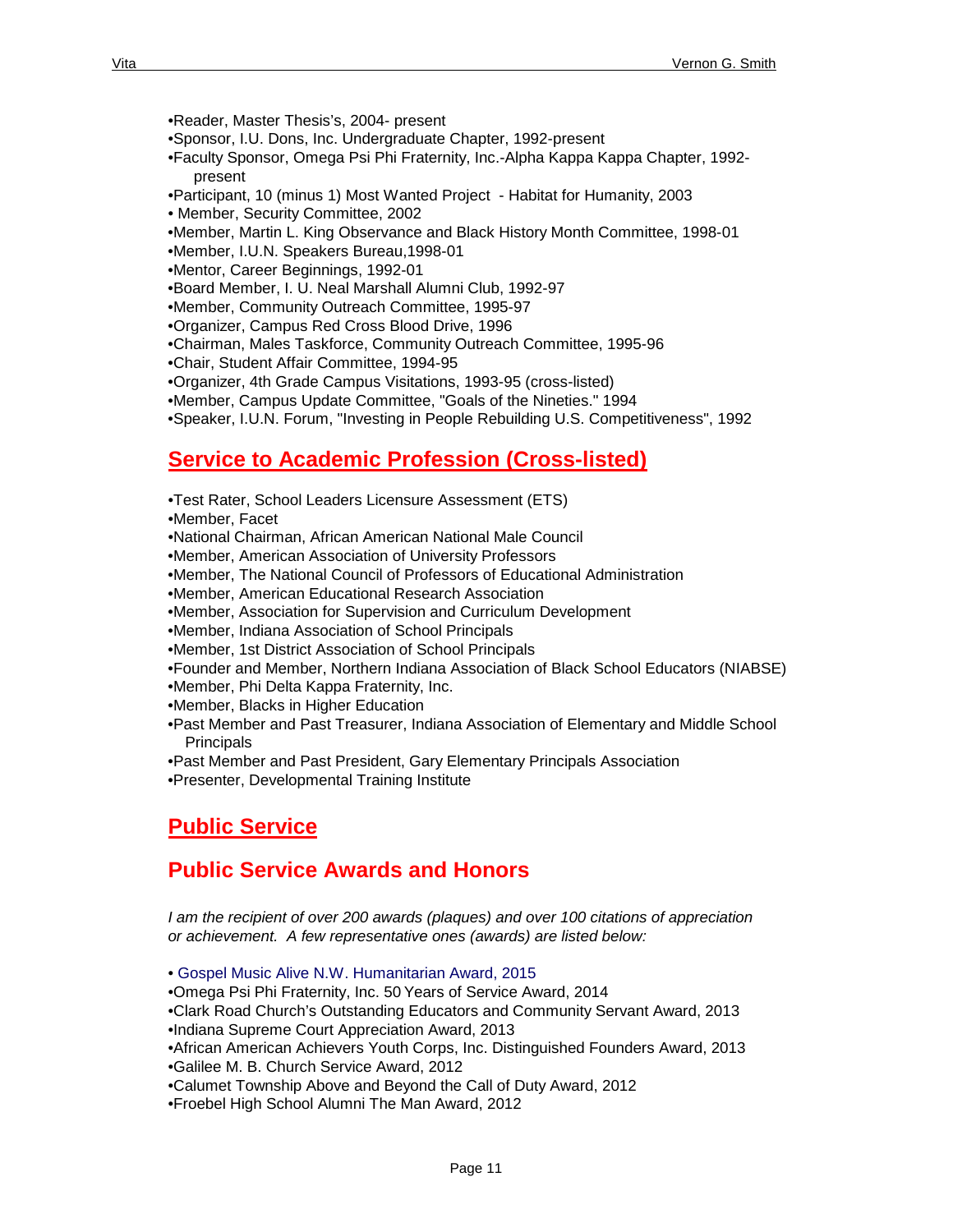•Images of Hope "Unsung Hero" Award, 2011

•Omega Psi Phi Fraternity Centennial Celebration Award of Appreciation, 2011

•Apostolic Youth & Family Services, Inc. Beacon of Light Award, 2011

•Beta Mu Chapter Kudos Outstanding Black Male Role Model Award, 2011

•New Hope M.B. Church Community Service Award, 2011

- •Legacy Foundation Center for Mentors Appreciation Award, 2011
- •Brothers Keeper's Distinction Award, 2009

•CRWorks, Inc. Public Service Award, 2009

•IUN's Campus Council on Diversity Excellence Award, 2009

•Indiana University's Charlie Nelms Alumni Award, 2009

•Indiana Black Expo's Elected Official Award, 2009

•Omega Psi Phi Fraternity, 10<sup>th</sup> District Scroll of Appreciation, 2008

•George Pinnell Service Award, 2008

•Gary Community Health Center Recognition Award, 2008

•IUN' Campus Council on Diversity Recognition Award, 2008

•Indiana Minority Health Coalition and Mental Health America of Indiana Legislator of the Year Award, 2007

•Indiana Dabney University Outstanding Service Award in Education, 2007

•Mental Heath America Hoosier Idol Award, 2007

•Parent Leadership Council Partners in Leadership Award, 2007

•G.E.M.S. Appreciation Award, 2006

•IUN Trustee Teaching Award, 2006

•National Sorority of Phi Delta Kappa, Inc. Beta Mu Chapter Pursuit of Excellence Award, 2006

•Indiana Conference of American Association of University Professors' Recognition Award, 2006

•Israel CME Church Metropolitan Outstanding Community Service Award, 2006

•East Chicago NAACP's Achievement Award, 2006

•Indiana University Welsh-Bowen Award, 2005

•Lew Wallace H.S. Distinguished Leader Award, 2005

•West Side H.S. Honor Society Award of Appreciation, 2005

•Alpha Kappa Kappa Chapter, Omega Psi Phi Fraternity Appreciation Award, 2005

• $10<sup>th</sup>$  District, Omega Psi Phi Fraternity Citizen of the Year, 2005

•Listed in Who's Who in America, 2005

•Listed in Outstanding intellectuals of the 21<sup>st</sup> Century, 2005

•Listed in Who's Who in the Midwest, 2005

•Listed in Who's Who in America, 2004

•Chief's Award, Lake Station, 2004

•New Hope African American – Frederic Douglas Award, 2003

•Listed in Who's Who in America; Listed in International Who's Who in the Midwest; Listed in Who's Who in American Politics,  $19<sup>th</sup>$  Edition, 2003

•Alpha Kappa Kappa Chapter, Omega Psi Phi Fraternity, Inc. Man of the Year Award, 2003

•Alpha Kappa Kappa Chapter, Omega Psi Phi Fraternity, Inc. Citizen of the Year Award, 2003

•City of Lake Station Appreciation Award, 2002

•Majestic Star Award, 2002

•Gary Frontiers Marchers Award, 2002

•IUN's 10 Year Service Award, 2002

•1<sup>st</sup> Place Individual Highest Achievement, NW Indiana Aids Walk, 2002

•Froebel School Alumni Service Award, 2002

•Froebel School Alumni Appreciation Award, 2002

•Ivanhoe School Service Award, 2002

•Majestic Star Black History Award, 2002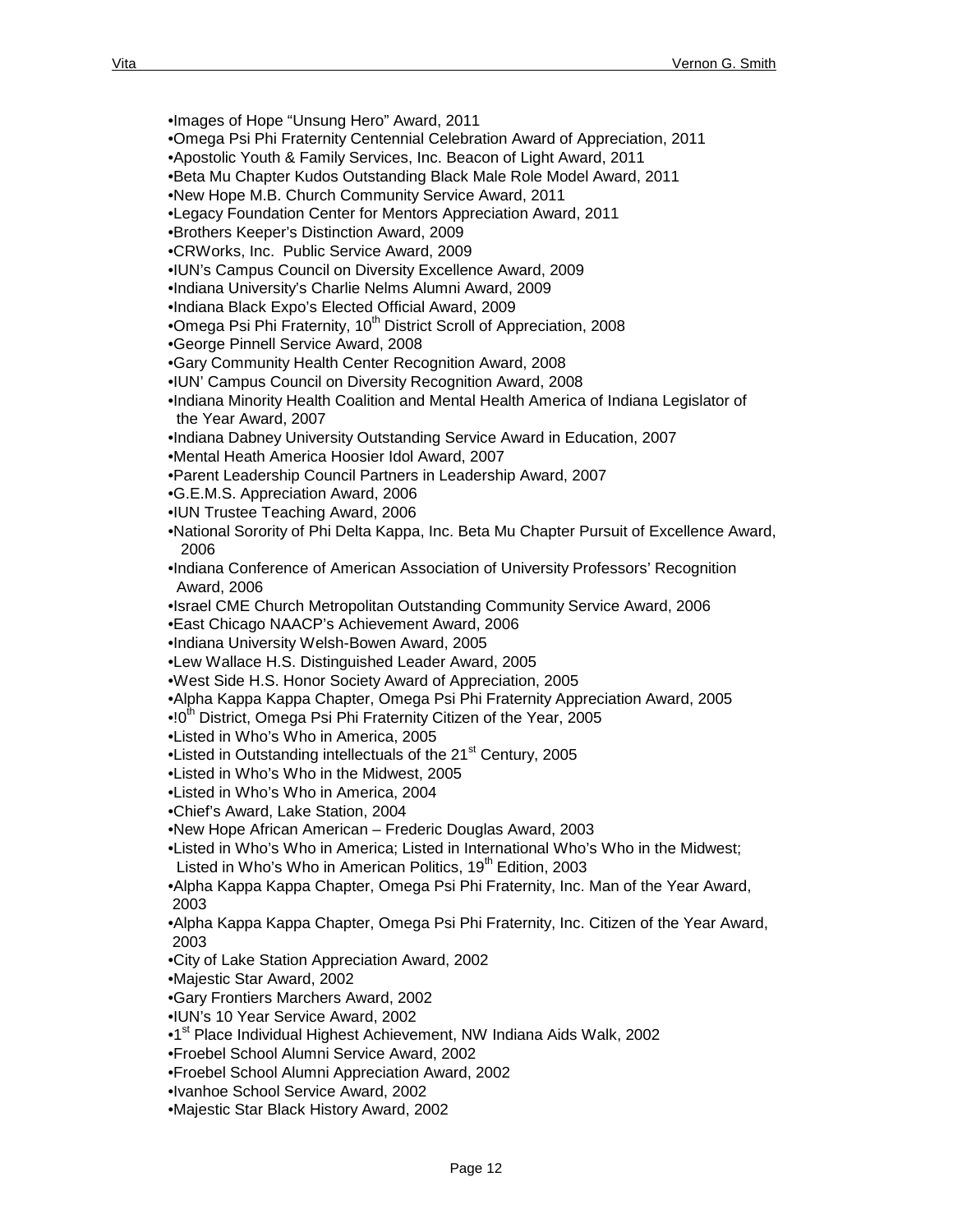•Listed in Who's Who in America; Listed in Who's Who Among African Americans; Listed in International Who's Who in the Midwest, 2002 edition. •Listed in 18the Edition of Who's Who in American Politics, 2001 •National Association of Social Workers Region I Outstanding Commitment Award, 2000 •Gary Reading Council Appreciation Award, 2000 •IUN TERA Award, 2000 •Listed in Who's Who in America, 2000 edition; Listed in Who's Who in America, 2000 edition; Listed in International Who's Who, 2000 edition. •Hoosier Boys Town Appreciation Award, 2000 •Featured (Cover Story) Big Brothers Big Sisters of America Newsletter for Diversity (Winter, 2000) •New Hope Men's Day Award, 2000 •Listed in The Dictionary of Leading Americans, Midwest 1999 edition; Listed in Strathmore's Who Who's, 1999 edition •Pittman Square School Appreciation Award, 1999 •NAACP Ovington Award, 1999 •New Hope Award, 1999 •Omega Psi Phi Fraternity 10th District Service Award, 1999 •Lake Co. Association for the Retarded Appreciation Award, 1999 •Brothers Keeper Appreciation Award, 1999 •Listed in Who's Who in America, 1998 edition; Who's Who in the Midwest, 1998 edition; Strathmore's Who's Who, 1998 edition •Froebel High School Alumni Appreciation Award, 1998 •Indiana Chapter of National Association of Social Workers Citizen of the Year, 1998 •Pittman Square School Appreciation Award, 1998 •Facet Excellence in Teaching Award, 1999 •Indiana League of Municipal Clerks and Treasurers Service Award, 1998 •Froebel High School Alumni Appreciation Award, 1997 •Indiana Chapter of National Association of Social Workers Citizen of the Year, 1997 •Pittman Square School Appreciation Award, 1997 •Phi Delta Kappa Northwest Indiana Chapter 25 Year Award, 1996 •Gary Community School Corp. Parent Involvement Program Presenters Award, 1996 •National Council of Negro Women In the Bethune Tradition Award, 1996 •Listed in International Who's Who of Professionals, 1995 •Northwest Indiana Black Expo's Senator Carolyn Mosby Above and Beyond Award, 1995 •I.U. Dons, Inc. 25 Year Service Award, 1994 •Washington School Star Maker Award, 1993 •NAACP Heritage Award, 1993 •Gary Community Mental Health Center Board Member of the Year, 1993 •Inroads/NW Indiana Frank C. Carr Award, 1993 •Brothers Keeper You Are Special Award, 1993 •Pilgrim MB Church Pack A Pew Award, 1993 •Coalition of Black Trade Unionist Appreciation Award, 1993 •Walter J. Rooda Poor Relief Reform Award, 1993 •River Forest Community Schools Service Award, 1993 •Omega Psi Phi Fraternity, Inc. Undergraduate Workshop Appreciation Award, 1993 •NAACP Outstanding Service Award, 1993 •Williams Elementary School Appreciation Award, 1992 •Williams Elementary School P.T.A. Appreciation Award, 1992 •Gary Elementary Principals Appreciation Award, 1992 •I.U. Northwest Alumni Association, Division of Education, Distinguished Educator Award, 1992 •Indiana Association of Chiefs of Police Appreciation Award, 1992

•Methodist Hospital Child and Adolescent Program Appreciation Award, 1992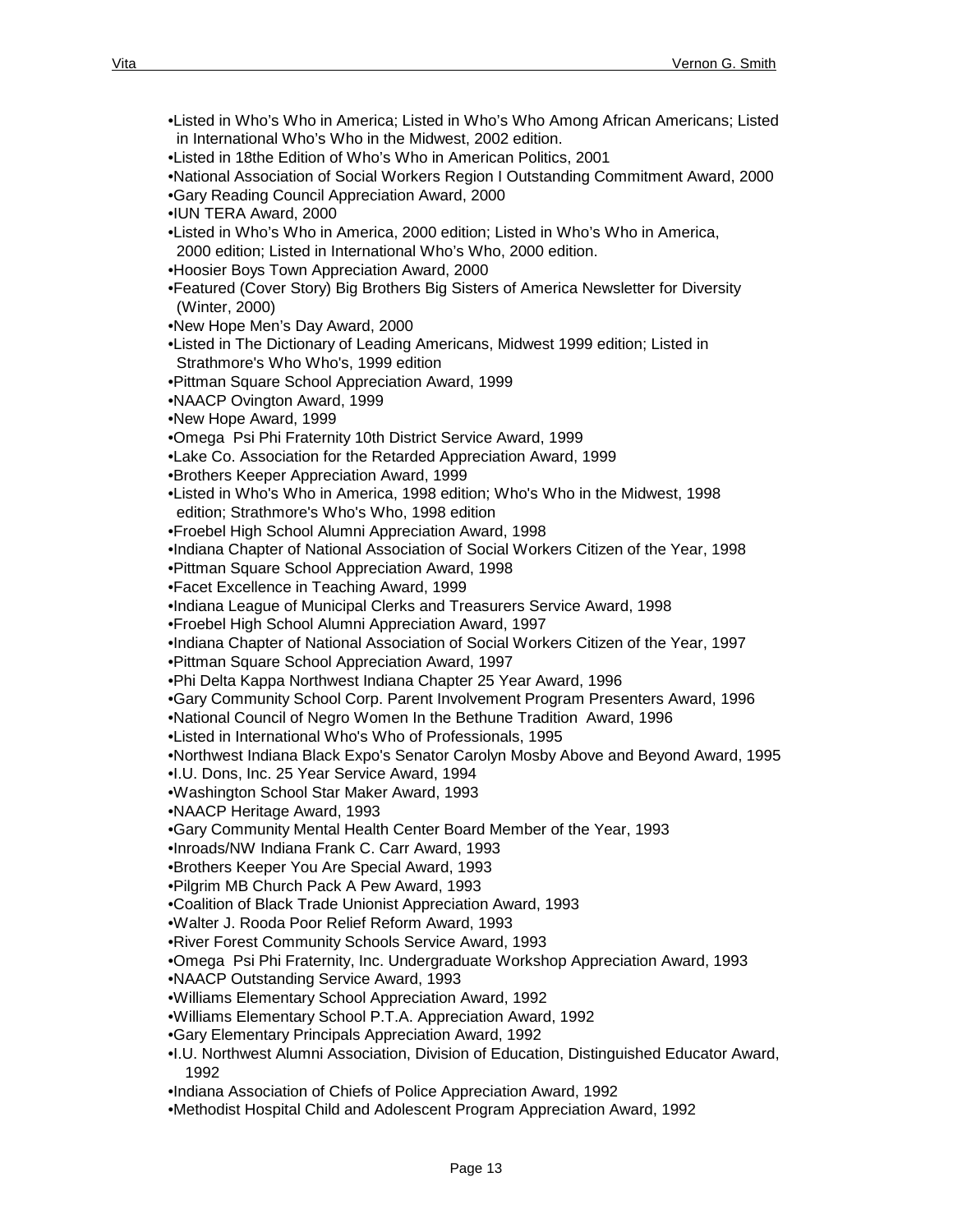•Indiana Association of Elementary and Middle School Principals Service Award, 1992 •Brothers Keeper Service Award, 1992 •Mr. G's Service Award, 1991 •I.U.S.A.A. Founding Member Award, 1991 •Gary Community Schools Presenters Award, 1991 •Omega Phi Phi's Omicron Rho Appreciation Award, 1991

### **Public Service Special Projects**

•Sponsor Annual Spirit of Christmas Dinner on Christmas Day for the needy, homeless, etc. Provide gifts and food for over 600, 1988-present

•Organized a Forum on Homelessness, 2003

•Sponsor Annual Fall Fest in behalf of Brothers Keeper Shelter for Homeless Men. Raised over \$10,000 annually; 1987-present

•Chair the Gary Indiana Citywide Festival Committee, Inc.- sponsors the Taste of Gary and Steel City Festival, 1980-95. Donated over \$25,000 to Gary Parks Department and Genesis Center

•Sponsor Annual Harvest Feast - feed the homeless and needy during the Thanksgiving season, 1991-present

•Board President and Mentor, African American Achievers Youth Corps, Inc. - provides mentoring, counseling, recreational, entrepreneurial, and tutorial services for over 289 Black male youth, 1993- present

•Chair - the I.U. Dons, Inc. Penny-A-Ton Drive. Raise over \$3,000 annually to provide clothing, food and toys to needy Gary students during the Yuletide season; 1969 present

•Sponsored a "Stash the Trash" project to clean Broadway, 4th-53rd Avenues, 1997 and 2000.

# **Public Service Memberships**

•Mentor, Jefferson School Gentlemen of Distinction Boys Organization, 2006- present •National Chair, African American Male National Council, 2003 - present •Member, Advisory Board of Children's Art Institute, 2003-present •Board Member, Spirit of God Accelerated School, 1998 - 2004 •Board Member, Middle States African Studies Association, 2000 - present •Member and Chaplain, Indiana Legislative Black Caucus, 1990 - present •Board Member, Brothers Keeper Shelter for Homeless Men, 1985-present •Member, Health and Human Service Committee of the Midwestern Legislators Conference of the Council of State Government, 1999-present •Founder and President, Vernon Stars, 1976- present •Chairman, Indiana Commission on the Social Status of Black Males, 1993- present •Chairman, Froebel-Roosevelt Annual Nostalgia Reunion, 1984-present •Deacon and Sunday School Teacher, New Hope M.B. Church, 2000 - present •Board Member, Northwest Indiana Urban League, 1980-present

•Founder and President, Focus Hope, 1971- present

•Founder and President, I.U. Dons, Inc., 1969 - present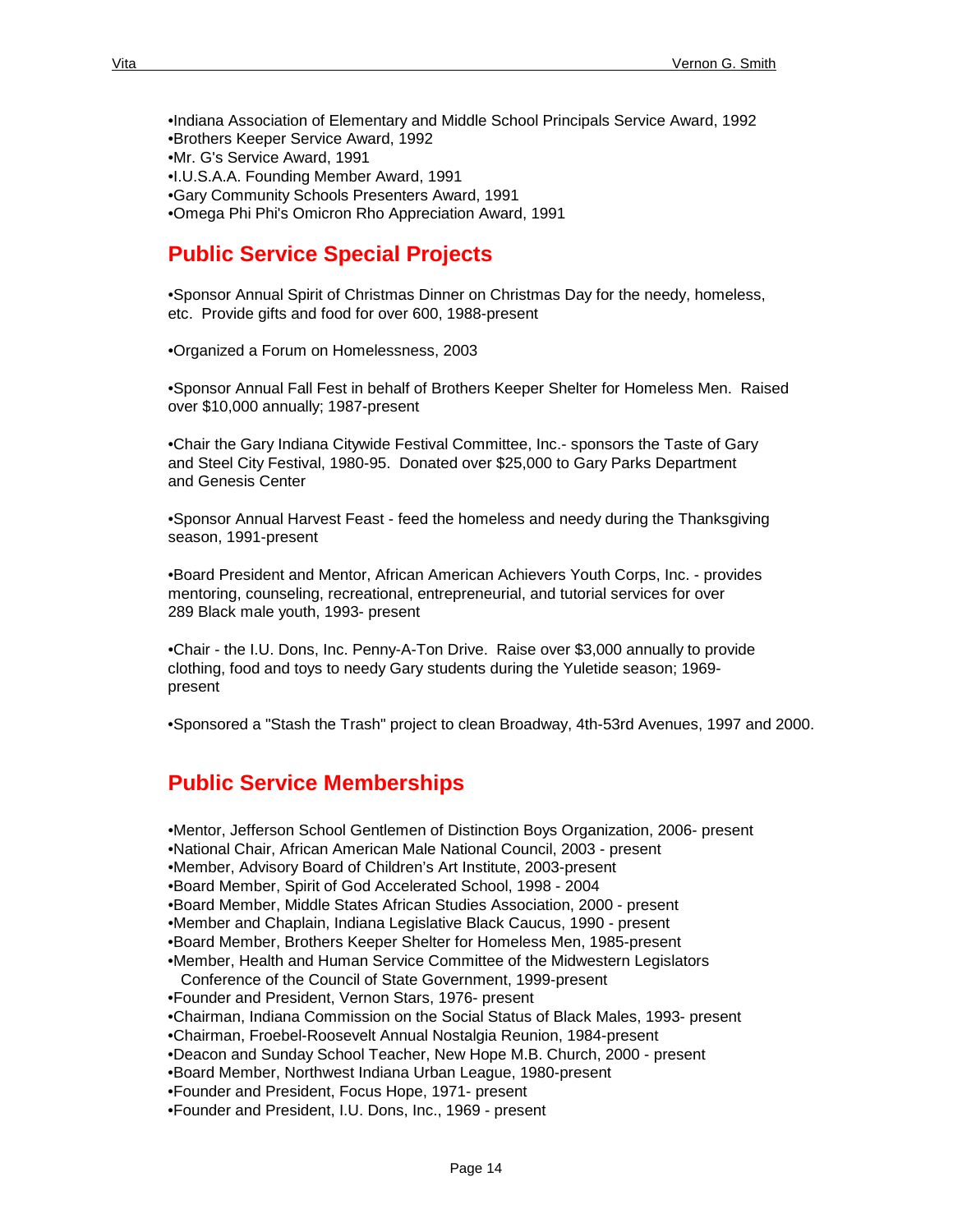- •Founder and Board President, African American Achievers Youth Corps, Inc., 1993 present
- •Member, Indiana Legislative Black Caucus, 1990-present
- •Member, Board of Trustees of the Criminal Justice Institute, 1996-present
- •Member, Governor's Commission for Drug Free Indiana, 1991- present
- •Life Member and Board Member, Gary Chapter of NAACP, 1980-97
- •Member, Indiana Public Defender Commission, 1999-2001
- •Founder and Board President, I.U. Dons' Donzel program, Inc., 1973- 1999
- •Founder and Chairman, Gary Black Leaders Council, 1992
- •Acting Chair, Froebel School Proposal Taskforce, 1992
- •Volunteer, Campaign for the Beautification of City of Gary, 1994-96
- •Founder and Chairman, Gary Indiana City-Wide Festivals Committee, Inc., 1980- 1996
- •Deacon and Sunday School Teacher, Pilgrim M. B. Church, 1980- 2000
- •Advisory Member, Latin Community Alliance for Support and Assistance of NW Indiana 1995-97
- •Chaplain, National Black Caucus of State Legislators, 1992-99
- •Founder and Past President, 100 Black Men of Gary, 1992-93
- •Mentor, 21st Century Scholars Program, 1994-97
- •Mentor, Roosevelt High School Sophomore Class, 1994-97
- •Participant, Muscular Dystrophy Association Lock Up, 1995;1996 (earned the highest amount of monies both years)
- •Founder and Member, Northwest Indiana Alliance of Black School Educators, 1978- Present
- •Member and Board President (1990-92), Gary Community Mental Health Center, 1974-94
- •Member, National Nominating Committee for Outstanding Young Men of American Program, 1996

### **Public Service Lectures and Presentations**

•Speaker, IUN Social Worker Students (February, 2009) •Speaker, McCullough Girls' Academy Panasonic National School Change Award Celebration Ceremony (June, 2009) •Speaker, Watson Academy for Boys Awards Day Program (June, 2009) •Speaker, Gary Chamber of Commerce (December, 2009) •Speaker, Gary Reading Council Annual Spring Banquet (April, 2009) •Reader, Gary Community School Corp.'s Back to School Convocation (August 17, 2009) •Speaker, Pyle Elementary School Career Day (May 27, 2009) •Keynote Speaker, Indiana State Prison General Christian Church MLK Program, 2008 •Keynote Speaker, Indiana State Prison General Christian Church MLK Program, 2007 •Keynote Speaker, So. Bend , IN Martin L. King Holiday Celebration, 2007 •Keynote Speaker, Midwest Black Man's Think Tank, 2007 •Keynote Speaker, Ernie Pyle Elementary Career Day, 2007 •Presenter, Indiana Black Legislative Caucus Forum, 2006 •Panelist, Indiana Commission on the Social Status of Black Males Statewide Crisis Forum, 2006 •Storyteller, Thea Bowman Leadership Academy Library Week, 2006 •Panelist, I.U.N.'s Interdisciplinary Conference on Ethics, 2006 •Speaker, M.W. St. Mark Grand Lodge A.F. & A. M. Banquet, 2005 •Speaker, African American Coalition Forum, 2005 •Speaker, Sigma Gamma Rho Sorority, Inc. Black History Month Program, 2005 •Speaker, West Side H. S. National Honor Society Induction, 2005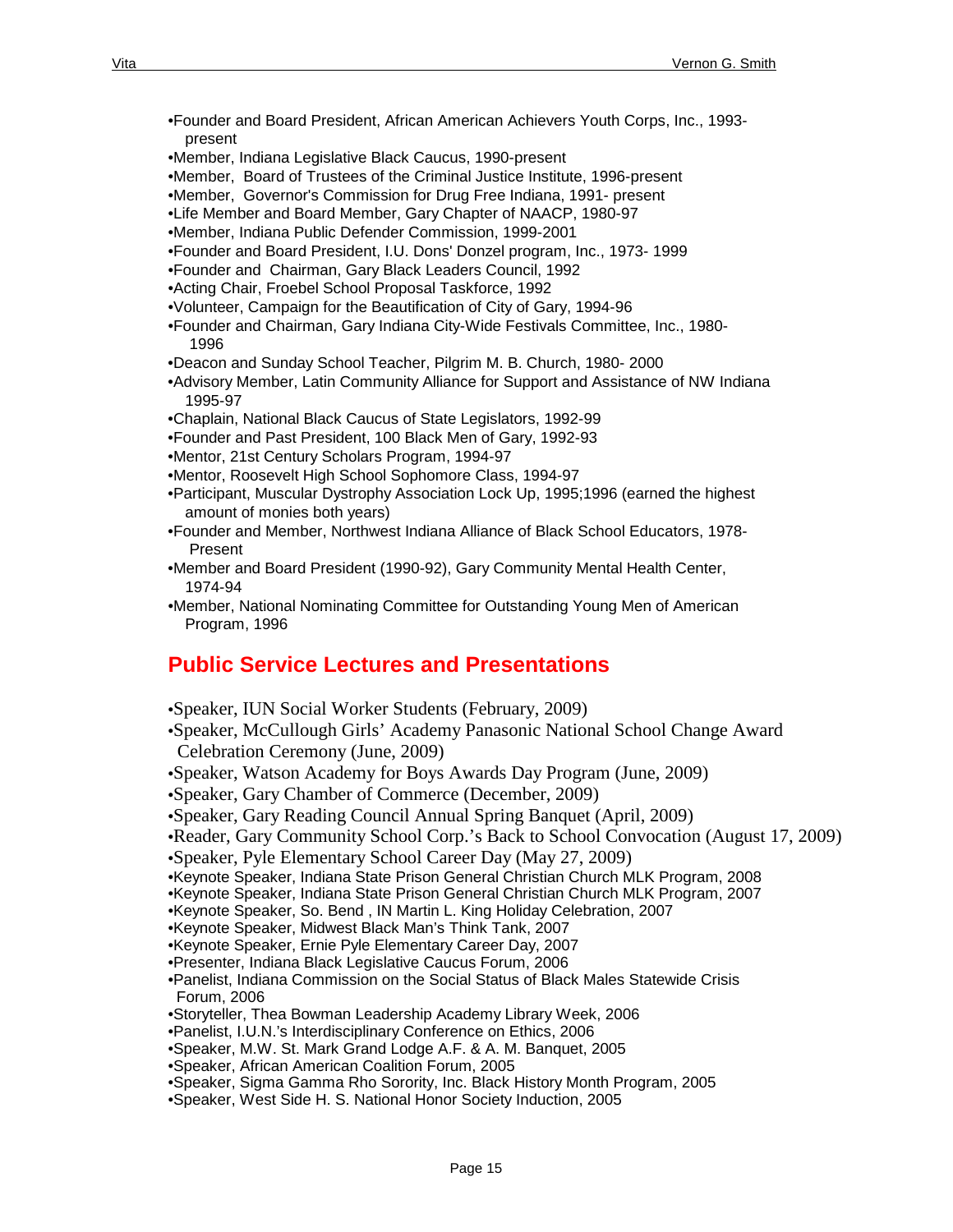•Speaker, Lew Wallace H.S. Awards Day Program, 2005 •Speaker, Gary Community School Corp's Back-To-School Convocation, 2005 •Speaker, Omega Psi Phi Fraternity, AKK Chapter, Founders Day Banquet, 2005 •Speaker, West Side H.S. Retreat, 2004 •Speaker, Lake Co. Summit on Special Education, 2004 •Speaker, Gary Community School Corp, 2004 •Speaker, African American Male Empowerment Conference, 2004 •Presenter, Beckman Middle School's Career Day, 2004 •Speaker, H.O.P.E.'s Brown Vs. Board of Education Conference, 2004 •Speaker, Alpha Chi Pi Omega Sorority, Inc. Awards Banquet, 2004 •Speaker, Ivanhoe Elementary School's  $6<sup>th</sup>$  Grade Promotion Day, 2004 •Speaker, Graduation Services – Campagna Academy, 2004 •Keynoter, Indiana University's Groups Program 25<sup>th</sup> Anniversary, 2004 •Panelist, Omega Psi Phi Fraternity, Inc. Conclave's Political Forum, 2004 •Speaker, Gary Community School Corp's Back-To-School Convocation, 2004 •Speaker, Indiana Minoirity Health Coalition for the Faith Based Conference, 2004 •Speaker, D'Faith Ministries's Luncheon, 2004 •Presenter, Barker School, 2004 •Presenter, Gary Community School Corp. Let's Talk Education, 2004 Speaker, Dunbar-Pulaski Middle School "Growing Up Male" Luncheon, 2004 •Speaker, Government Class, Wirt High School, 2003 •Speaker, Miller Elementary School, 2003 •Presenter, Franklin Elementary School, 2003 •Interviewee, True Hollywood Story: Michael Jackson, 2003 •Speaker, Melton School Career Day, 2003 •Speaker, Koinonia Baptist Church Children/Youth Seminar, 2003 •Speaker, Graduation Services – St. Luke Baptist Church, Indianapolis, 2003 •Presenter, Gary Community Schools Workshop on Climate, culture and Discipline, 2003 •Speaker, Bethune Early Childhood Development Center Career Day, 2003 •Speaker, River Forest High School, 2003 •Speaker, Brunswick School, 2003 •Panel Leader, "One Voice Chicago/Regional Leadership Forum and Seminar, 2001 •Speaker, Kuny School Career Day, 2001 (cross-listed) •Presenter, Omega Psi Phi Fraternity Career Day, 2001 •Speaker, New Hope Church Banquet, 2000 •Presenter, New Friendship Church Dedication, 2000 •Speaker, Gary City Federation of Colored Women's Club Women's Day Program, 2000 •Speaker, Lake County Children and Family Services Conference, 2000 •Presenter, Franklin School Informational Community Fair, 2000 •Speaker, Nobel School 4th Grade, 1999 •Speaker, Bailey School Honors Program, 1999 •Speaker, Roosevelt High School Career Day, 1999 •Speaker, Ivanhoe School Education Week Program, 1999 •Speaker, Pittman Square 5th Grade Closing Ceremony, 1999 •Speaker, Gary Chapter of National Association of Colored Women, 1999 •Speaker, Pyle Elementary School December PTA Meeting, 1999 •Speaker, Michigan City Area Schools Kick-Off Workshop, 1999 •Speaker, Phyllis Wheatley Federated Womens Club, 1999 •Speaker, Jefferson Elementary School Career Day, 1999 •Speaker, Indiana Districts Grand Lodge Session, 1999 •Speaker, New Hope Baptist Church, 1999 •Speaker, West Side High School December PTA Meeting, 1998 •Speaker, Locke Elementary School Career Day, 1998 •Speaker, Gary African American Lay Catholic Caucus Forum, 1998

•Speaker, Melton School's Career Day, 1998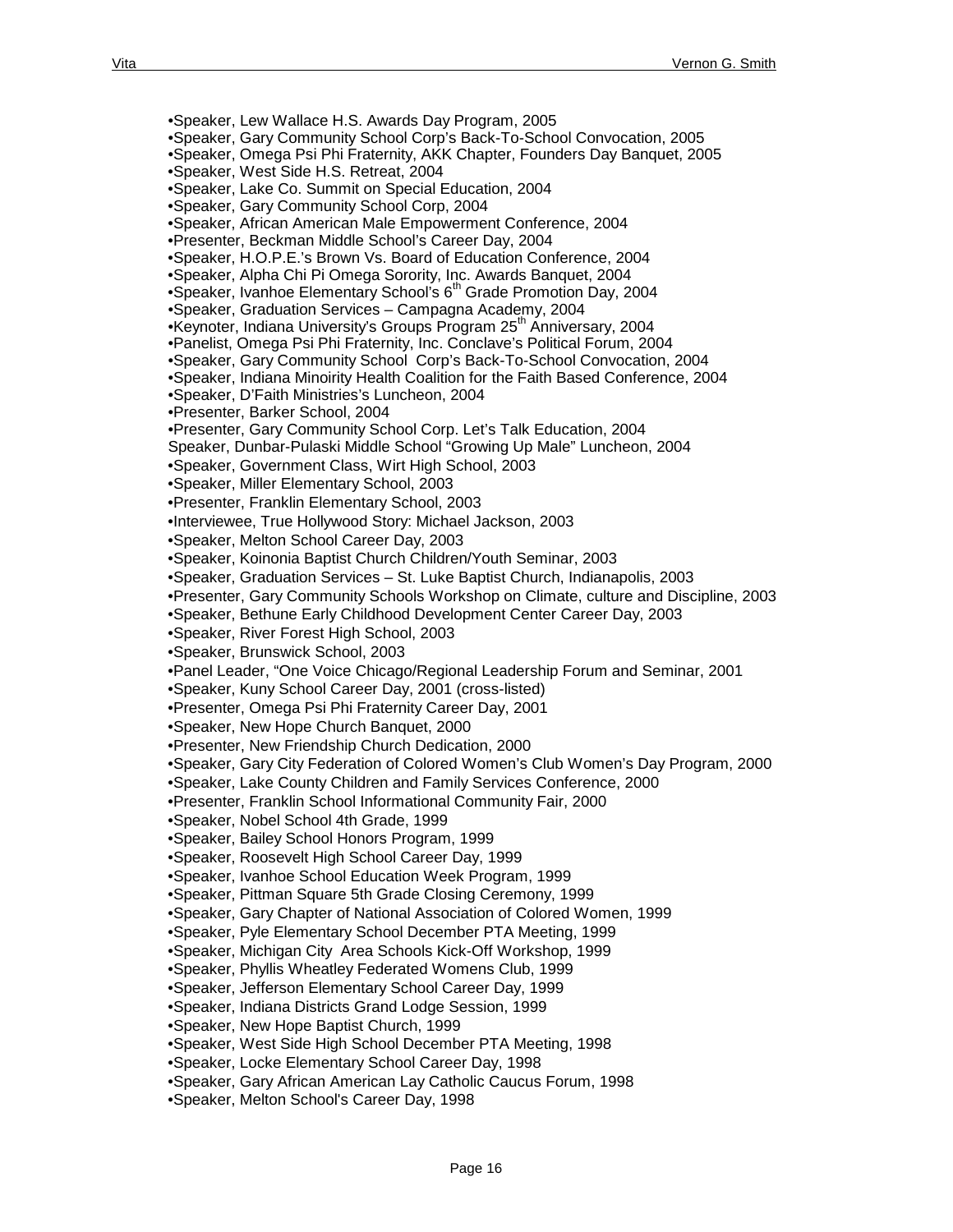•Speaker, Bailey School Honors Program, 1998 •Speaker, Spaulding School One Church, One School Program, 1998 •Speaker, Martin Luther King Academy Thanksgiving Program, 1998 •Speaker, Pittman Square 5th Grade Closing Ceremony, 1998 •Speaker, Gary Chapter of National Association of Colored Women, 1998 •Speaker, Career Day at Jefferson School, 1998 •Speaker, Gary Community School Corp. Dads Program, 1998 •Speaker, Psi Service, Inc.'s Graduation Ceremony, 1998 •Speaker, Gary Community Schools Tech Camp, 1998 •Speaker, Indiana Districts Grand Lodge Session, 1998 •Speaker, Great Band Church's Black HIstory Month Career Day, 1998 •Speaker, West Side High School December PTA Meeting, 1998 •Speaker, Locke Elementary School Career Day, 1998 •Speaker, Gary African American Lay Catholic Caucus Forum, 1998 •Presenter, National Association of Social Workers, Indiana Chapter, Region One Round Table Forum, 1998 •Speaker, Ivanhoe Elementary School's 25th Annual Citywide Spelling Contest Celebration, 1997 •Speaker, St. Jude Family Worship Center Annual Love Affair Banquet, 1997 •Speaker, Ivanhoe Elementary School Promotion Day Program •Presenter, Elementary Social Studies Council, 1997 •Speaker, Jefferson Elementary School's Career Day, 1994-97 •Speaker, Douglass Elementary School's Career Day, 1994-95 •Speaker, First Baptist Church's Brotherhood Breakfast, 1996 •Organizer and Speaker, Roosevelt High School's Mini Million Man March, 1996 •Speaker, Douglass Elementary School's Father & Son Banquet, 1996 •Speaker, Washington Elementary School's "I Believe in Youth" Seminar, 1996 •Speaker, Entrepreneurship Class at Chicago State University, 1996 •Speaker, Indiana Correctional Association 1996 Annual Conference, 1996 •Speaker, Bailey Middle School's Honors Program, 1996 •Speaker, Edison Middle School's American Education Week Program, 1996 •Speaker, Roosevelt High School 10th Grade Assembly, 1996 •Keynote Speaker, City of Hammond's M. L. King Commemorative Service, 1996 •Speaker, Mecca 1st Annual Rites of Passage Symposium, 1996 •Speaker, Pittman Square School's 5th Grade Closing Ceremony, 1995-97 •Speaker, Melton School's Men and Boys Only Breakfast, 1996 •Speaker, Tech Prep Program, Roosevelt High School, 1996 •Speaker, Beckman School's 8th Grade Honors Assembly, 1996 •Presenter, Pilgrim's Day Care National Child and Adult Care Food Week Program, 1996 •Speaker, Banneker Achievement Center American Education Week Assembly •Speaker, Locke School's Career Day, 1994 •Speaker, Van Buren M.B. Church 1st Annual Conference on Empowering the African American Male, 1993 •Presenter, Young Men's Conference, Hammond, 1992 •Presenter, Fellowship for Severe Justice Legislation, 1992 •Presenter, Tree of Life M. B. Church Young Men's Conference, 1992 •Speaker, Newman Center, Soup with Substance, 1992

### **Service in Official Position**

During the last sixteen years I have the pleasure of serving as State Representative for the 14th House District. In the Legislature I hold the position of Assistant Majority Floor Leader. I have served as chairman of the Family, Children and Human Affairs Committee. I also have served on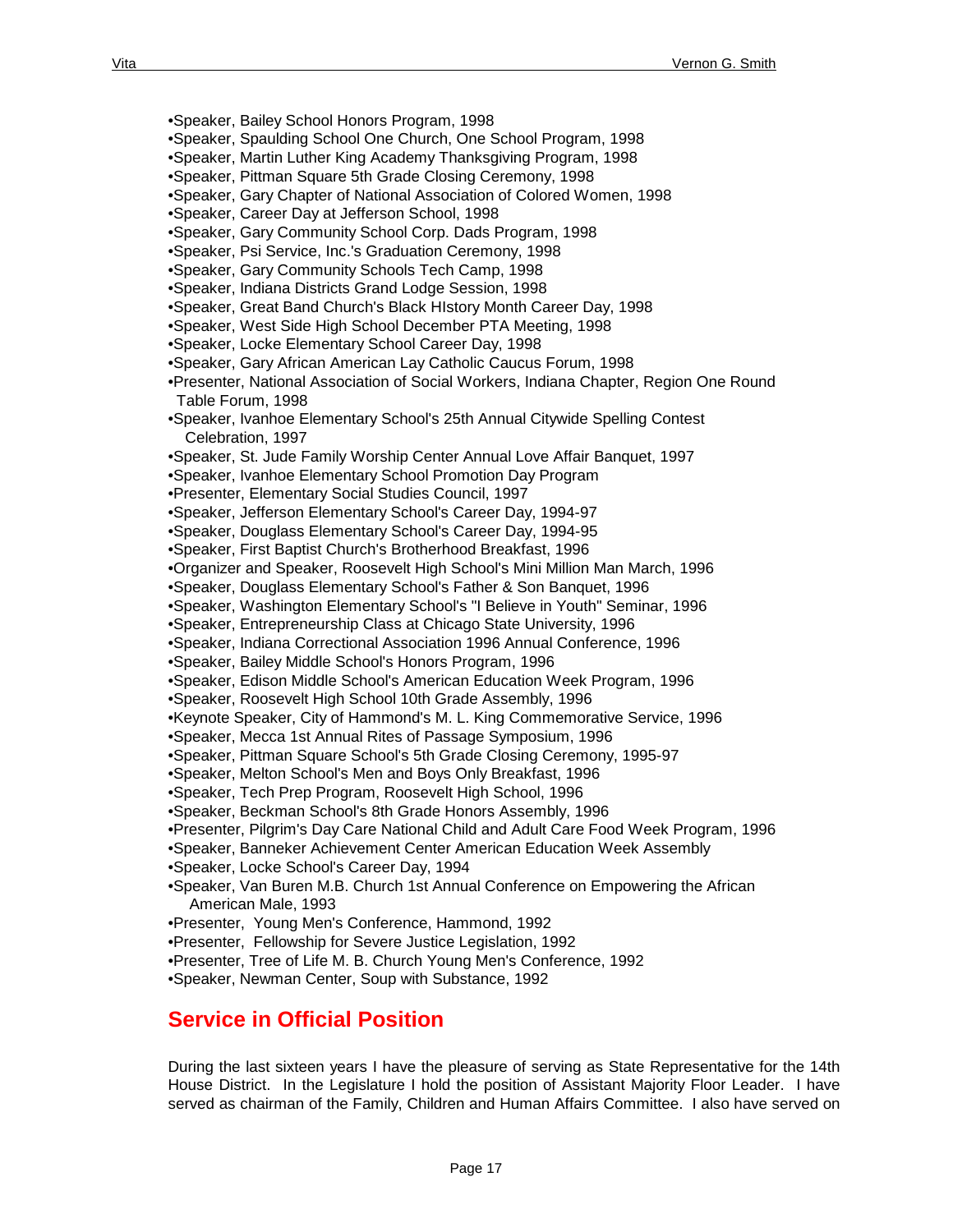or am currently serving on the Education Committee, the Elections Committee, and the Courts and Criminal Codes Committee. In addition to being highly **instrumental in securing funds for two buildings for the I.U. Northwest Campus and monies for UTEP**, I authored, co-authored, sponsored or co-sponsored, and led to passage the following legislation related to education:

|                                |                                                    |                |                | 201  |
|--------------------------------|----------------------------------------------------|----------------|----------------|------|
| HB 1005                        | Indefinite teacher contracts                       |                | Author         | 0    |
|                                |                                                    |                |                | 201  |
| HB 1061                        | County identification security protection fee      |                | Author         | 0    |
|                                |                                                    |                |                | 201  |
| HB 1135                        | Advanced placement exams; school counselors        |                | Co-author      | 0    |
|                                |                                                    |                |                | 201  |
| SB 0415                        | Discharge of long term inmates; credit time        |                | Cosponsor      | 0    |
|                                |                                                    |                |                | 200  |
| HB 1014                        | Age discrimination.                                |                | Author         | 9    |
|                                |                                                    |                |                | 200  |
| HB 1419                        | Student discipline                                 |                | Author         | 9    |
|                                |                                                    |                |                | 200  |
| HB 1701                        | Corporate officers and worker's compensation       |                | Author         | 9    |
|                                |                                                    |                |                | 200  |
| HB 1243                        | <b>County Surveyor Training</b>                    |                | Coauthor       | 9    |
|                                |                                                    |                |                | 200  |
|                                |                                                    |                | Co-author      | 9    |
| HB 1343                        | School dropout prevention                          |                |                |      |
|                                |                                                    |                |                | 200  |
| HB 1432                        | County auditor income tax distributions to units   |                | Co-author      | 9    |
|                                |                                                    |                |                | 200  |
| SB 0039                        | Veterans' benefits                                 |                | Cosponsor      | 9    |
|                                | SB0258Duties of parole board and DOC               |                | <b>Sponsor</b> | 2008 |
| HB1111                         | Requirements for recording documents and copies    |                | Co-author      | 2008 |
| HB1162                         | Legislative body youth advisers                    |                | Co-author      | 2008 |
| HB1767                         | Property taxes - tax exempt organizations          |                | <b>Author</b>  | 2007 |
| HB1818                         | State House displays                               |                | <b>Author</b>  | 2007 |
| HB1018                         | School buses                                       |                | Co-author      | 2007 |
| HB1075                         | Individual development accounts                    |                | Co-author      | 2007 |
| HB1242                         | Medicaid disease management and kidney disease     |                | Co-author      | 2007 |
| HB1278                         | Local government investment pool                   |                | Co-author      | 2007 |
| HB1437                         | Forensic diversion and criminal gangs              |                | Co-author      | 2007 |
| SB0553 Secretary of state fees |                                                    | <b>Sponsor</b> | 2007           |      |
|                                | SB0277 Genesis Convention Center Board of managers | Co-sponsor     |                | 2006 |
| HB1240                         | Statewide testing program; mentor teacher          |                | Co-author      | 2006 |
| HB1013                         | License plates                                     |                | Co-author      | 2006 |
| HB1159                         | Law Enforcement                                    |                | Co-author      | 2005 |
| HB1308                         | <b>Cultural Competency in Education</b>            |                | Co-author      | 2004 |
| HB1022                         | Commission on the Social Status of Black Males     |                | <b>Author</b>  | 2003 |
| HB1358                         | <b>Community Policing Volunteers</b>               |                | <b>Author</b>  | 2003 |
| SB 482                         | <b>Educational Credit Time for Inmates</b>         |                | <b>Sponsor</b> | 2003 |
| HB 1971                        | <b>Education Issues</b>                            |                | <b>Author</b>  | 2001 |
|                                | SB 501 Transportation of children                  |                | Co-sponsor     | 2001 |
| HB 1018                        | Interscholastic athletic associations              |                | Co-author      | 2000 |
| HB 1300                        | Education information by ethnicity and gender      |                | <b>Author</b>  | 1999 |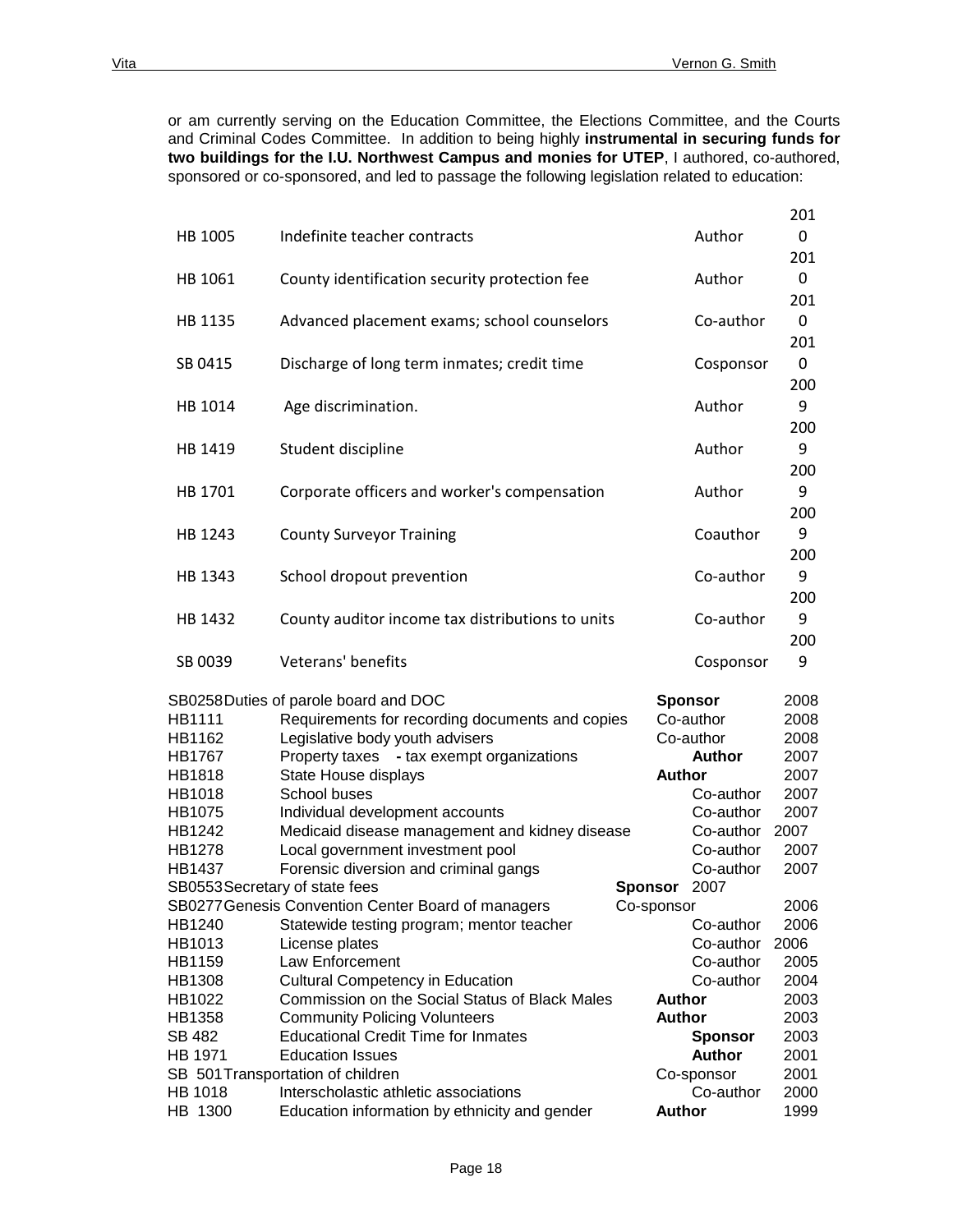| HB 1904                   | Blind school and deaf school governance                   | Co-author      | 1999 |
|---------------------------|-----------------------------------------------------------|----------------|------|
| SB 0389                   | Programs for high ability students                        | Co-sponsor     | 1998 |
| HB 1611                   | Teacher licensing                                         | <b>Author</b>  | 1997 |
| HB 1044                   | Obsolete textbooks                                        | <b>Author</b>  | 1997 |
| <b>HB 1710</b>            | Extension of commission on the social status of           | <b>Author</b>  | 1997 |
|                           | black males                                               |                |      |
| HB 1040                   | <b>Education Commission of the States</b>                 | Co-author      | 1996 |
| SB 290 Educator licensing |                                                           | Co-sponsor     | 1995 |
| HB 1202                   | Prohibit beepers in schools                               | <b>Author</b>  | 1994 |
|                           | SB 430 Chronic attention deficient disorder (ADD; special | <b>Sponsor</b> | 1994 |
|                           | education funding)                                        |                |      |
| HB 1065                   | Commission on the Social Status of Black Males            | <b>Author</b>  | 1993 |
| SB 68                     | <b>Textbook contracts</b>                                 | <b>Sponsor</b> | 1993 |
| <b>HB 1644</b>            | Inmates' credit time for education                        | <b>Author</b>  | 1993 |
| SB 356                    | <b>Braille literacy</b>                                   | Sponsor        | 1993 |
| HB 1220                   | Possession of firearms; school property and               | Co-author      | 1993 |
|                           | school buses                                              |                |      |
| <b>HB 1885</b>            | Possession of weapons at school                           | Co-author      | 1993 |
|                           | SB 560 Teacher licensing examinations                     | <b>Sponsor</b> | 1991 |
| HB 1451                   | Resale of used textbooks                                  | Co-author      | 1991 |
| SB <sub>3</sub>           | School district audit                                     | Co-sponsor     | 1991 |

In addition to the educational initiatives, I authored, co-authored, sponsored or cosponsored, and led to passage 65 pieces of legislation pertaining to other subject matters.

# **RESEARCH**

### **PUBLICATIONS Books and Monographs**

- Smith, V.G. & McClam, D. (1979). Building Bridges Instead of Walls History of the I.U.Dons, Inc. Gary, IN: I.U. Dons, Inc.
- Smith, V. G. & Coatie, D. L. (1996). Annual Report: Indianapolis, In: Indiana Commission on the Social Status of Black Males.
- Smith, V.G. & Pernell, M.J. (1994). Annual Report: Setting Indiana's agenda for the black male – Liberation through empowerment and self-sufficiency.

Indianapolis, IN: Indiana Commission on the Social Status of Black Males.

Smith, V.G. (2014). The power of the tongue: Rise up and walk. IN: Literacy in Motion.

### **Articles**

- Smith, V.G. & Szymanski, A. (2013). Critical thinking: More than test scores. International Journal of Educational Leadership Preparation, 8 (2), 15-24.
- Mack, F.R-P, Smith, V.G. & Straight, H. (2010) Response to intervention: Implications for the proficiency of early childhood special educators. Journal of the International Association of Special Education. 11 (1), 15-21.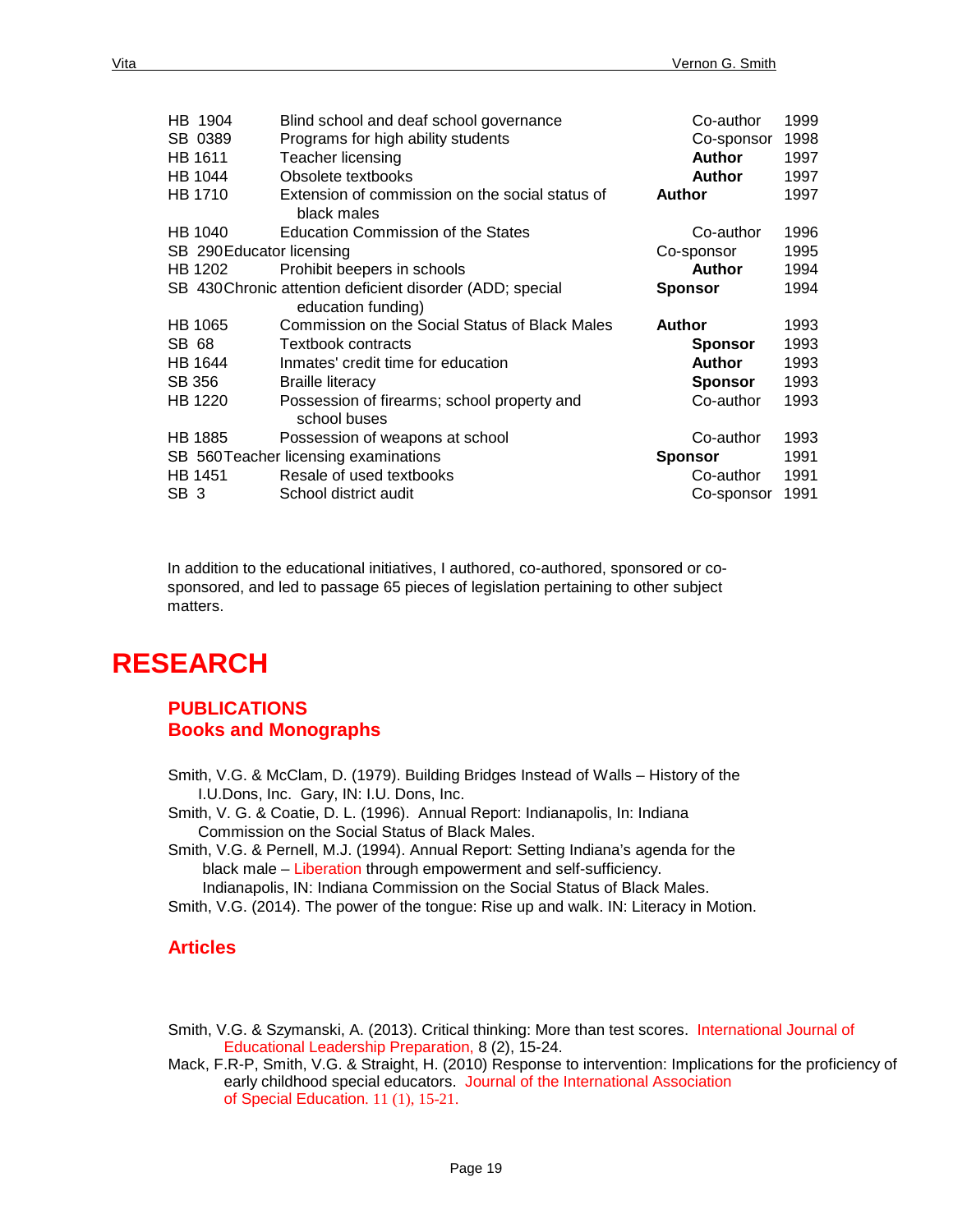- Smith, V. G. (March, 2008). Selecting and developing an A+ Staff. National Association of Secondary School Principals Bulletin, 92(1), 44-60.
- Smith, V. G. and Mack, F., (Winter, 2006). Make 'em, don't break 'em: The power of words and labels. Journal of Invitational Theory and Practice, 12, 37-45.
- Smith. V.G., Mack, F. & Akyea, S. (Spring, 2004)). Strategies for educators: A six-step program. Challenge, 11 (1), 17-32.
- Smith, V.G., Mack, F. & Akyea, S. (2004, Spring). African-American male honor students' views of teaching as a career choice. Teacher Education Quarterly, 31 (2), 75-88.
- Smith, V.G. (Summer, 2002). African American males in society: Practices & Policies for effective education. Book review. Educational Studies, 33 (2), 227-231.
- Lemelle, A. J. & Smith, V. G.(Fall, 2001). HIV/Aids knowledge sources and risk behaviors among adolescent African American males: Toward developing HIV/Aids pedagogy. Journal of African American Men, 6 (2), 3-17.
- Smith, V.G. (1999, Winter/Spring,). A note on the effects of language on the perception of racial groups by majority group members. Challenge, 10 (1), 105-118.
- Smith, V. G. (1998) Highest level of learning. In E.T. Bender (Ed). Quick Hits II: Tips by award winning teachers to help students learn. Bloomington, IN: Indiana University Press.
- Smith, V. G. (1998). Modeling in the college classroom. In E.T. Bender (Ed). Quick Hits II: Tips by award winning teachers to help students learn. Bloomington, IN: Indiana University Press. Eric Document 411351.
- Smith, V.G. (1997, Summer/Fall). The Effect of caring on the achievement of African American males: Case studies, Challenge, 8(1), 1-15.
- Smith, V.G. (1998). Self-esteem and urban education. 45 pp. Eric Document 411351.
- Smith, V. G. (1997, Fall). Caring: Motivation for African American male youth to succeed. Journal of African American Men, 3(2), 49-63.
- Mack, F. K.P., Smith, V. G., and Jackson, T. E. (1996). Perceptions of minority middle school students in regard to teaching as a career choice: 1995 Gary, Indiana survey. Paper presented at the American Association of Colleges for Teacher Education, Chicago, IL. 27 pp. Eric Document 393824.
- Smith, V. G. (1988, May). Family day: An investment in our future. Educational Leadership, 45(8), 56.
- Smith, V. G. (1987, Fall). Family day: An investment in our future. Indiana Elementary Principal, 12(1), 7-8.
- Smith, V. G. (1989, Spring). Raisin caper puzzles Williams School and community. Indiana Elementary Principal, 13(2), 13-14.

### **MANUSCRIPTS IN PROGRESS**

• Quality Education: Is it back to basics or a new approach to classroom methodology we need?

### **SCHOLARLY PAPERS PRESENTED AT PROFESSIONAL MEETINGS**

Smith, V.G. (August 7, 2013). African American and Asian Youth self esteem. Paper presented at the National Council of Professors of Educational Administration in Meadowland, N. J. ( repeat paper presentation)

Educational Administration Annual Conference in Kansas City, MO.

Smith, V. G. (August 9, 2012). African American and Asian youth self esteem. Paper presented at the National Council of Professors of

Educational Administration Annual Conference in Kansas City, MO.

Smith , V.G. (August 4, 2011) Self esteem and urban education. Paper presented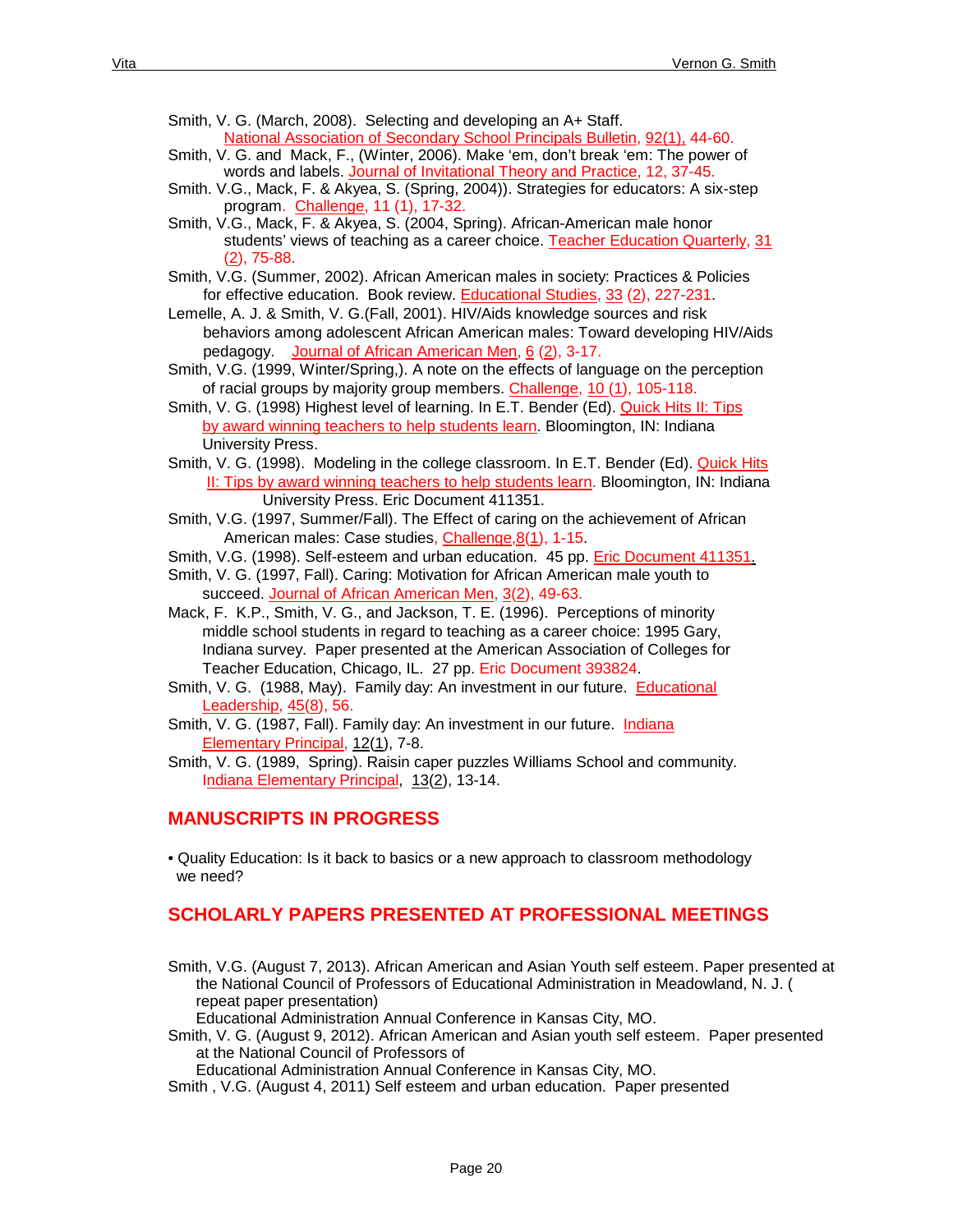at the National Council of Professors of Educational Administration Annual Conference in Portland, OR.

- Smith , V.G. (April, 8, 2011) Bury guns, not people. Paper presented at the American Educational Research Association in New Orleans, LA.
- Smith , V.G. (August 4, 2010) Selecting and developing an A+ staff. Paper presented at the National Council of Professors of Educational Administration Annual Conference in Washington, D.C.
- Smith , V.G. (August 5, 2010) A six step program designed for African American males. Paper presented at the National Council of Professors of Educational Administration Annual Conference in Washington, D.C
- Mack, F.R-P, Smith, V.G. & Straight, H. (March 26, 2009) Response to intervention: Implications for the proficiency of early childhood special educators. Paper presented at the 2<sup>nd</sup> International Conference on Education Reform 2009 in Udon Thani, Thailand.
- Smith, V.G. (August 5, 2009). Using Self-Esteem to Improve Student Performance. Paper presented at the 63<sup>rd</sup> Annual Summer Conference of the National Council of Professors of Educational Administration held in San Antonio, TX.
- Smith, V.G. (September 19, 2008). The Power of words: Make 'em, don't break "em. Paper presented at the 2008 IAIE World Conference in Chicago, IL.
- Smith, V.G. (July 30, 2008). Educational Administrators: Trouble responding to the testing craze. Paper presented at the National Council of Professors of Educational Administration Annual Conference in San Diego, CA.
- Smith, V.G. (August 1, 2007). Educational Administrators: Responding to the Testing Craze. Paper presented at the National Council of Professors of Educational Administration Annual Conference in Chicago, IL.
- Black, W. and others. (August 3, 2006). Looking in the mirror to improve practice: A process report on Indiana's statewide study of building-level leadership preparation programs. Paper presented at the National Council of Professors of Educational Administration Annual Conference in Lexington, KY.
- Smith, V.G. (June 28, 2006). Preparing teachers to meet the demands of the testing craze: Teaching higher order thinking skills. Paper presented at the at the 2006 China-US Conference on Education & the First International Conference on Education Leadership in Beijing, China.
- Smith, V. G. (July 29, 2005). Selecting and developing an A+ staff. Paper presented at the National Council of Professors of Educational Administration Summer Conference in Washington, D.C.
- Smith, V. G. (July 29, 2005). Preparing principals for HOTS. Paper presented at the National Council of Professors of Educational Administration Summer Conference in Washington, D.C.
- Smith, V. G. (November, 12, 2005). Assimilation of the black male. Paper presented at the Men of Color Leadership Conference in Bloomington, IN.
- Smith, V.G. (February, 2004). Increasing African-American children's self-esteem: A key to academic excellence. Paper presented at the 2004 National Conference of African American Studies in Houston, Texas.
- Smith, V. G., Akyea, S. Mack, F.R-P. (August 3, 2004) Increasing children of color's self ssteem: A key to Academic Achievement. Paper presented at the International Research Forum in Guilin, China.
- Smith, V. G. (October 7, 2004) The Brown decision: What can we celebrate 50 years later? Paper presented at the International Alliance for Invitational Education's 21<sup>st</sup> Anniversary Meeting and World Conference in Marietta, Georgia.
- Bennett, C. and others (April, 2003). Recruiting and supporting preservice teachers of color at predominantly white Institutions: Cross campus comparisons of benefits and challenges within project team. Paper presented at the AERA Symposium in Chicago.
- Mack, F.P., Smith V.G. and Norasing, V.M. ( January, 2003). The African-American honor students' perception of teacher education as a career choice. Paper presented at the 55<sup>th</sup> Annual Meeting of AACTE in New Orleans.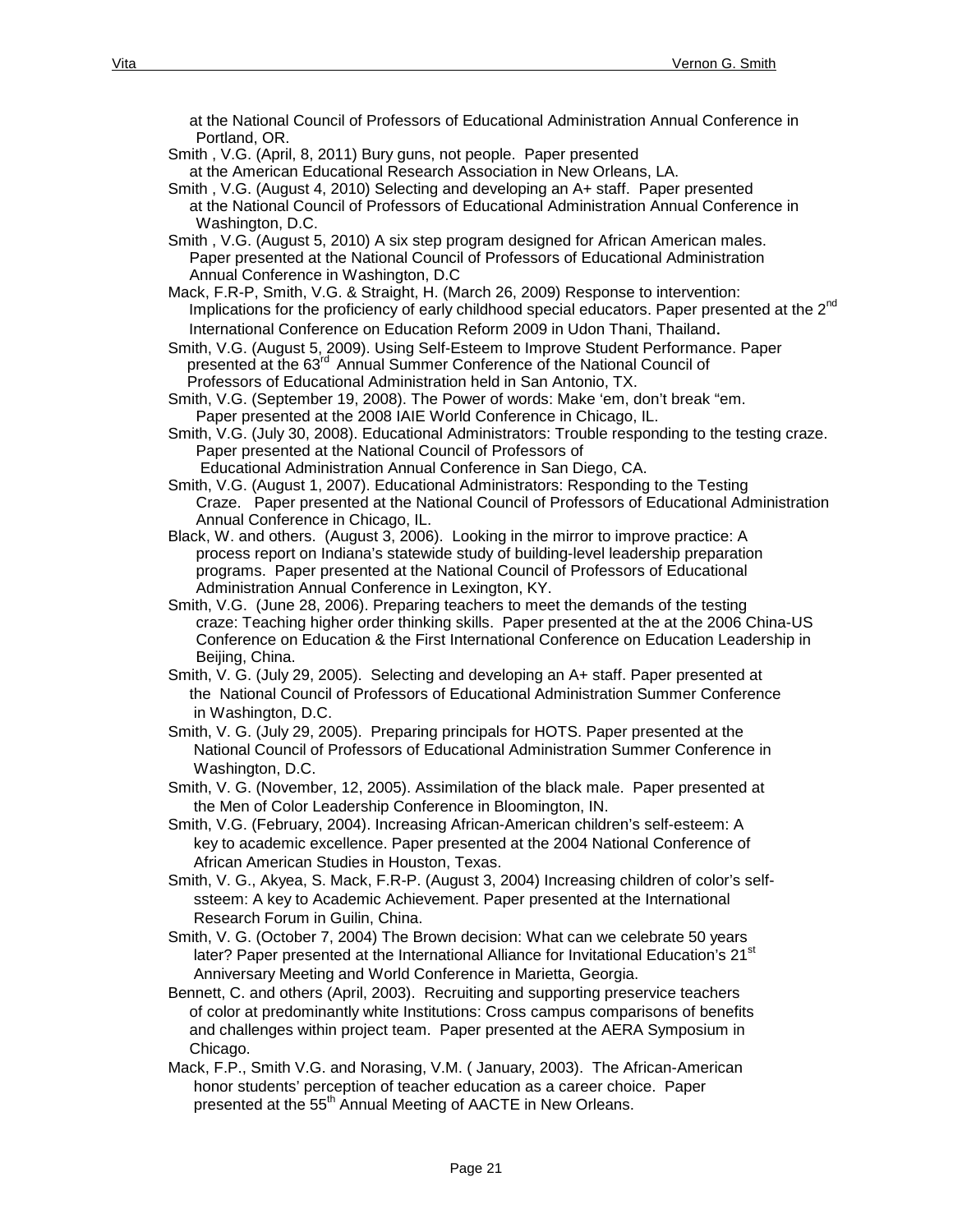- Smith, V. G., Mack. F., & Akyea, S. (July, 2002). How African American males have shifted view teaching as a career. Paper presented at ICET World Conference in Amsterdam.
- Mack, F.R-T. and Smith, V.G. (June, 2002). How African American males and female honor Students view special education as a career choice. Paper presented at  $8<sup>th</sup>$ Annual Conference of the International Association of Special Education.
- Long, J., Akyea, S, Stovall, D. & Smith, V.G. (October, 2001). Black education for liberation: Complications and contradictions of the term. Paper presented at the American Educational Studies Association Annual Meeting in Miami, FL.
- Ige, D.W, Smith, V.G. and Montalbano-Phelps, L. (2001). Gender conflict in African American communities & coping with the messages of men: Selected literature review. Paper presented at the Central States Communication Association Conference, Cincinnati, OH.
- Smith, V. G. and Gray S. (2000). Building self-esteem in African American children. Paper presented at the National Sankofa Council on Educating Children, Merrillville, IN.
- Smith, V. G. (2000) The effects of caring on the achievement of African American males: Case studies. Paper presented at the World 2000 IAIE Conference, Greensboro, NC. (Refereed Program).
- Smith V. G. and Lemelle, A. J. (2000). HIV/Aids knowledge sources and risk behaviors Among adolescent African American males: Towards developing HIV/Aids pedagogy. Paper presented at the National Males Council Conference, Indianapolis, IN .
- Smith, V. G. (1999) A mentoring program that works. Paper presented at the African American Male National Council Annual Conference, Charlotte, NC.
- Mack, F. K-P., Smith, V. G., and Jackson, T. E. (1996). Perceptions of minority middle school students in regard to teaching as a career choice: 1995 Gary, Indiana survey. Paper presented at the American Association of Colleges for Teacher Education, Chicago, IL. (Refereed Program).
- Smith, V. G.(1996). Are separate schools the solution for African American males?" Paper presented at the African American Male National Council Annual Conference And Summit, Charleston, SC.
- Smith, V. G. (1995) Building self-esteem. Paper presented at the Indiana Commission of Social Status of Black Males Annual Conference, Indianapolis, IN.

### **GRANTS AND RECOGNITIONS RECEIVED**

• Geminus Corp. Grant in the amount of \$18,000 for the African American Achievers Youth Corps mentoring program, 2012

• Geminus Corp. Grant in the amount of \$18,000 for the African American Achievers Youth Corps mentoring program, 2011

• Geminus Corp. Grant in the amount of \$18,000 for the African American Achievers Youth Corps mentoring program, 2010

• Drug Free Indiana Grant in the amount of \$4,000 for the African American Achievers Y Youth Corps mentoring program, 2010

• Geminus Corp. Grant in the amount of \$18,000 for the African American Achievers Youth Corps mentoring program, 2009

- Lake County Drug Free Indiana Prevention Grant in the Amount of \$4,000, 2009
- Lake County Drug Free Indiana Prevention Grant in the Amount of \$6,000, 2008